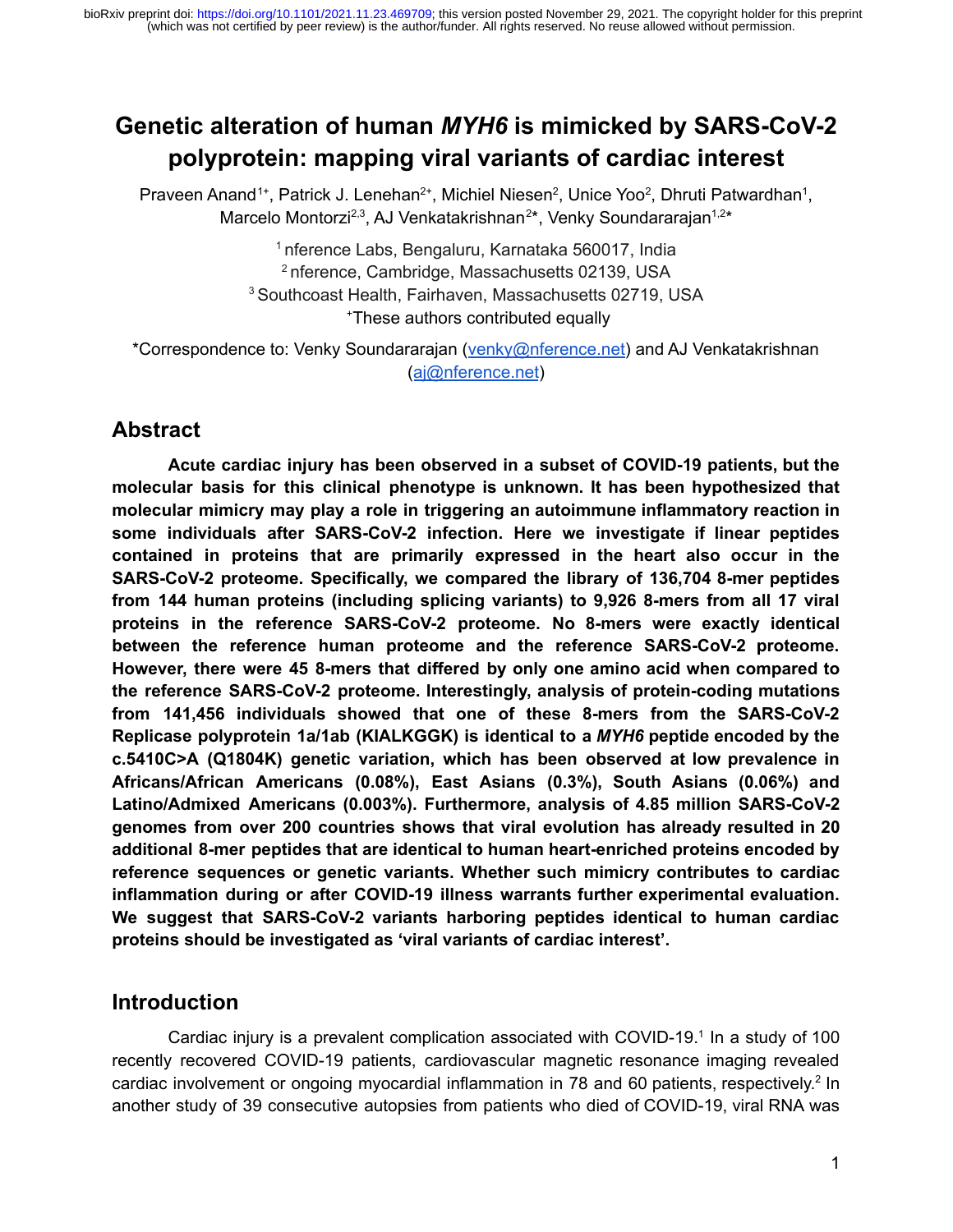detectable in the heart of 24 (62%) patients. A large nationwide study from Israel reported that SARS-CoV-2 infection is associated with increased rates of myocarditis, arrhythmia, myocardial infarction, and pericarditis.<sup>[3](https://paperpile.com/c/52CHnb/QsqN)</sup> Myocarditis has also been reported in a small fraction of individuals after receiving an mRNA COVID-19 vaccine.<sup>4-6</sup>

Despite these phenotypic associations, the mechanisms underlying myocardial inflammation in the setting of COVID-19 infection and vaccination remain unclear. A prevalent hypothesis, known as molecular mimicry, posits that T lymphocytes and/or antibodies that recognize SARS-CoV-2 antigens and mediate virus neutralization may also cross-react against host cardiac proteins and trigger an autoimmune response against cardiomyocytes.<sup>[7](https://paperpile.com/c/52CHnb/1yCJ)</sup> This mechanism has also been suggested to contribute to other inflammatory conditions seen in the context of COVID-19 infection. $8-10$  Indeed, autoimmune sequelae of other infectious diseases have been attributed to mimicry between host and microbial antigens.<sup>11-16</sup>

Advances in next-generation sequencing technologies have facilitated the rapid development of large-scale multi-omic datasets and genomic epidemiology resources to better understand the COVID-19 pandemic. Bulk and single cell RNA-sequencing datasets have elucidated the transcriptional signatures of most healthy human tissues and cell types.<sup>17-20</sup> Amino acid sequences of human proteins, including genetic variants and immunologic epitopes, are available in UniProt<sup>[21](https://paperpile.com/c/52CHnb/yWF4)</sup>, gnomAD<sup>[22](https://paperpile.com/c/52CHnb/40bD)</sup>, and Immune Epitope Database (IEDB)<sup>[23](https://paperpile.com/c/52CHnb/EvqS)</sup>. The GISAID database currently hosts 4.85 million SARS-CoV-2 genomes from more than 200 countries.<sup>[24](https://paperpile.com/c/52CHnb/Mo9T)</sup> The availability of such genome-scale data enables us to investigate the potential for molecular mimicry between SARS-CoV-2 and human cardiac proteins.

Here we present a systematic comparison of peptides from human cardiac proteins and SARS-CoV-2 proteins. We show that no 8-mer peptides are identical between the reference sequences of these two groups of proteins. However, when including human and viral genetic variants in this comparison, we found 21 8-mer peptides to be identical between human cardiac proteins and SARS-CoV-2 proteins. Among these, a human genetic variant of *MYH6* (c.5410C>A; Q1804K) is identical to a peptide of the reference SARS-CoV-2 replicase polyprotein. Finally, we propose that the SARS-CoV-2 variants that have peptides identical to human cardiac proteins should be studied as potential 'viral variants of cardiac interest'.

# **Results**

### **Identification of genes that are overexpressed in cardiac tissue**

To identify heart-enriched proteins, we compared the expression of all human protein-coding genes in heart samples ( $n = 861$ ) versus all non-striated muscle samples ( $n =$ 15,718) from the Genotype Tissue Expression (GTEx) project. There were 137 genes expressed at least 5-fold higher in the heart with a Cohen's D value greater than or equal to 0.5 (**Figure 1**, **Supplementary Table 1**). Similarly, we compared the expression of all genes between cardiomyocytes ( $n = 8.9K$  cells) and non-cardiomyocytes ( $n = -2.5$  million cells) across a database of 52 single-cell RNA-sequencing studies covering 62 tissues.<sup>[18](https://paperpile.com/c/52CHnb/TQK4)</sup> There were 46 genes overexpressed in cardiomyocytes based on the same criteria outlined above (**Figure 1**,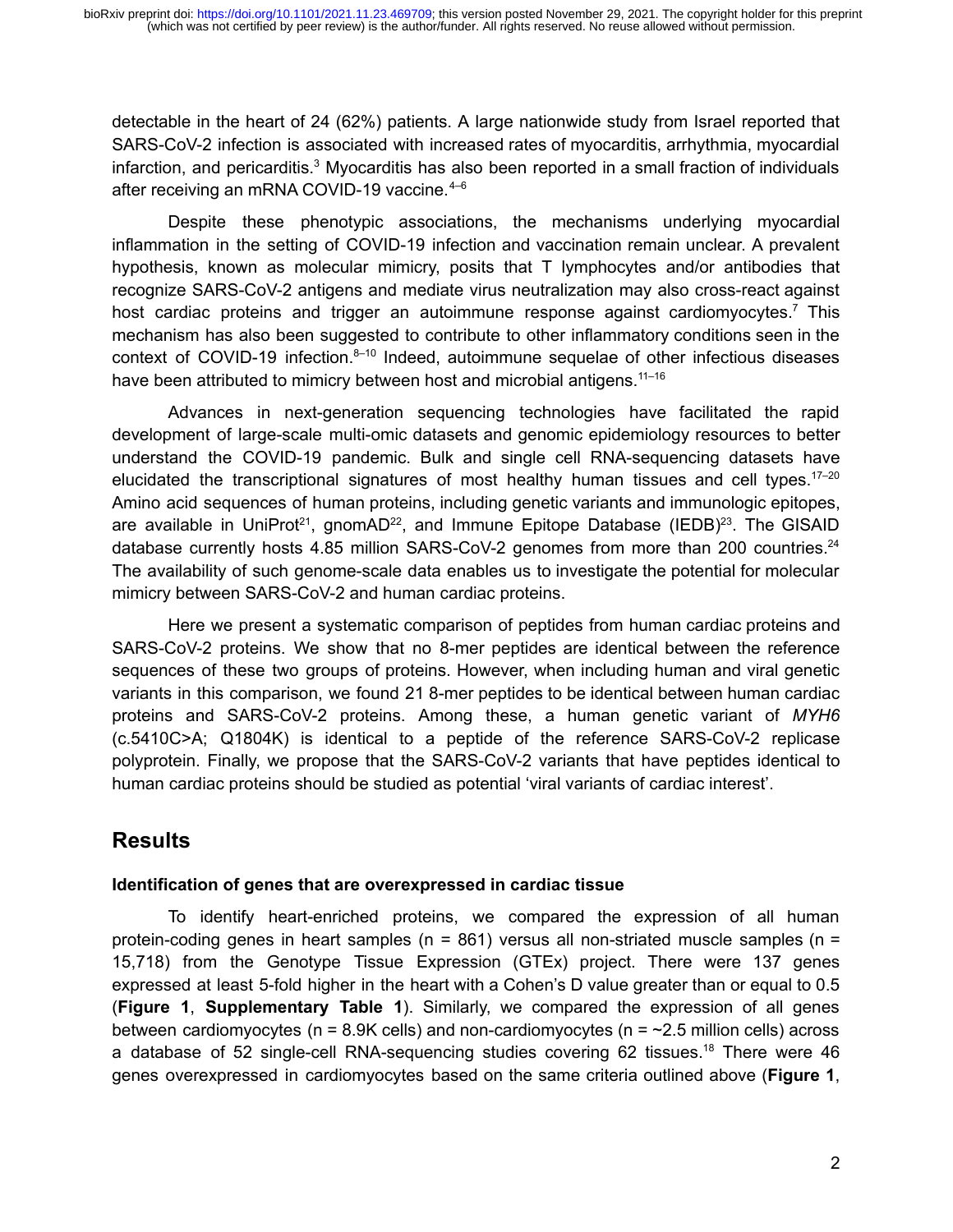**Supplementary Table 1**). Combining the lists of genes identified from bulk and single-cell RNA-sequencing analyses, we identified a total of 144 candidate cardiac proteins.

#### *MYH6* **variant is mimicked by an epitope of SARS-CoV-2 Replicase polyprotein 1a/1ab**

We computed peptide 8-mers from the reference sequences of the 144 cardiac proteins (including isoforms) and all 17 proteins from the reference SARS-CoV-2 sequence. We then systematically compared the pairwise sequence identity (using Hamming Distance; see **Methods**) for the 136,704 cardiac protein 8-mers with the 9,926 8-mers derived from the SARS-CoV-2 proteins. No peptides were fully identical between these two groups. However, 45 8-mers were nearly identical, with only a single mismatched amino acid (**Table 1**). To determine whether human genetic variation results in any 8-mers which exactly match the reference SARS-CoV-2 proteome, we then analyzed amino acid mutations from 141,456 individuals using the gnomAD database (including  $83,623$  mutations in the 144 cardiac proteins).<sup>[22](https://paperpile.com/c/52CHnb/40bD)</sup>

Interestingly, one specific 8-mer from the SARS-CoV-2 Replicase polyprotein 1a/1ab (KIALKGGK) is identical to a mutant peptide encoded by the c.5410C>A(Gln1804Lys) variation in human *MYH6* (**K**IALKGGK), which is a subunit of a cardiac motor protein. This genetic variation has been identified in Africans/African Americans (0.08% prevalence), East Asians (0.3% prevalence), South Asians (0.06% prevalence) and Latino/Admixed Americans (0.003% prevalence).[22](https://paperpile.com/c/52CHnb/40bD) Analysis of peptides from IEDB shows that the non-mutated 7-mer in this peptide (IALKGGK) also overlaps with a known B-cell epitope from SARS-CoV-2 (IALKGGKIVNNWLKQ)[25](https://paperpile.com/c/52CHnb/57Rd). Whether the mimicry between SARS-CoV-2 Replicase polyprotein 1a/1ab and wild-type or mutant *MYH6* contributes to cardiac inflammation in the setting of COVID-19 warrants further investigation.

#### **SARS-CoV-2 variants harbor epitopes that are identical to peptides of cardiac proteins**

We next examined whether SARS-CoV-2 evolution has given rise to variants that harbor peptides identical to human cardiac proteins. To this end, we analyzed 4.85 million SARS-CoV-2 genomes from over 200 countries obtained from the GISAID database.[24](https://paperpile.com/c/52CHnb/Mo9T) We identified 21 8-mer peptides from SARS-CoV-2 variants that are identical to cardiac proteins encoded by reference sequences or genetic variants (**Tables 2 and 3**). Of these 21 peptides, the one present in the highest number of viral sequences was STAVLGVL, which mapped to the NSP3 protein (part of Replicase polyprotein sequence) in 4,501 (0.09%) SARS-CoV-2 genomes. This sequence is present in a transmembrane helix of all three described isoforms of the cardiac protein SLC4A3, an anion exchange protein that is associated with short QT syndrome (**Tables 2 and 3**).<sup>[26,27](https://paperpile.com/c/52CHnb/dDmH+CLCV)</sup> Although no epitopes containing this full sequence were present in IEDB, a BLAST search at 90% similarity identified a similar epitope (HEAQ**AVLGVL**L) that is reported to bind to both HLA-B<sup>\*</sup>40:1 and HLA-B<sup>\*</sup>58:01.<sup>[25,28](https://paperpile.com/c/52CHnb/0NPf+57Rd)</sup> We additionally analyzed the temporal and geographical emergence of the five variant SARS-CoV-2 8-mers that are identical to cardiac protein 8-mers and that occur in over 100 reported SARS-CoV-2 genomes (**Supplementary Figure S1**). Variants with exactly matching 8-mers have occurred sporadically in different geographic locations, but they have not persisted over time (**Supplementary Figure S1**).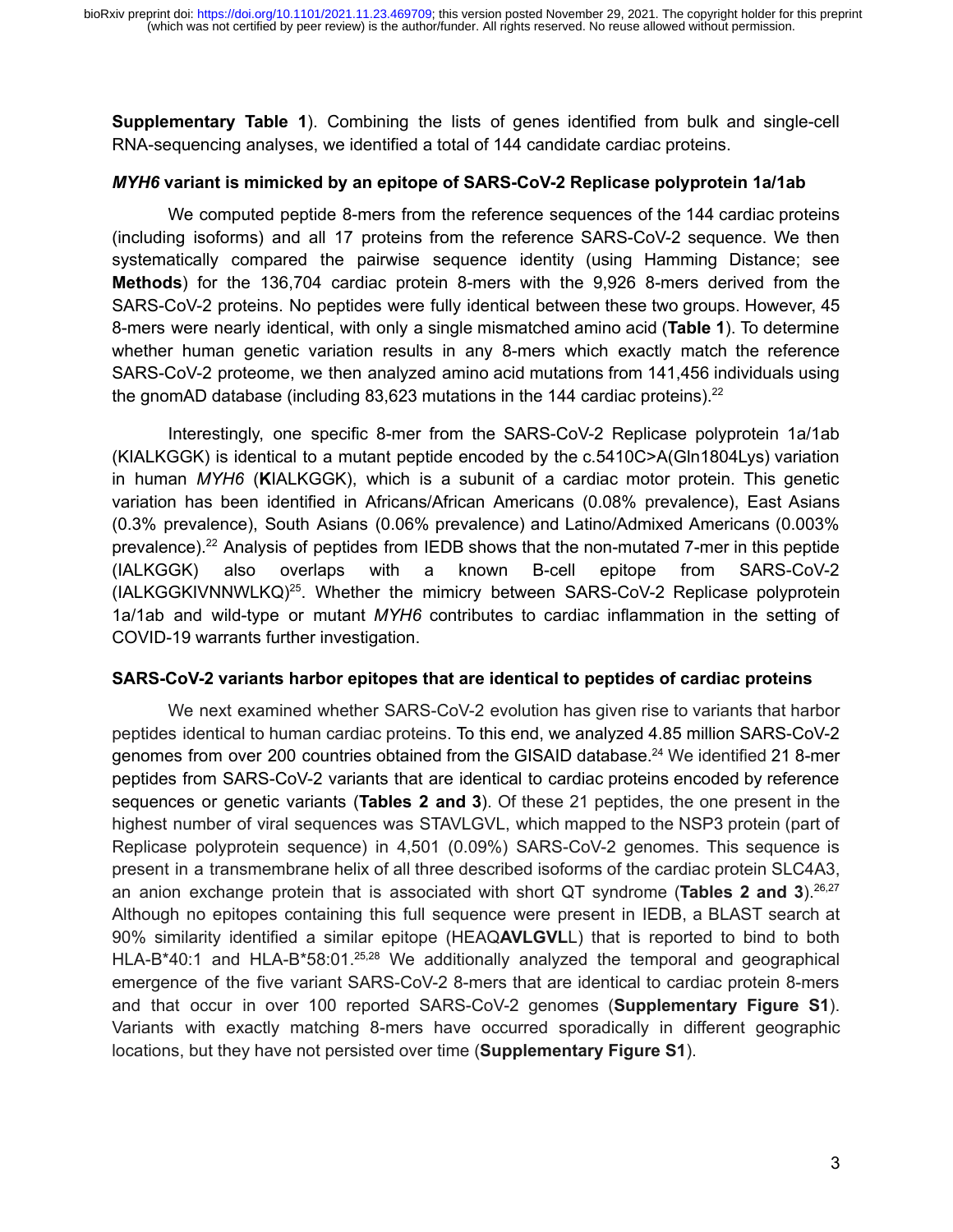## **Discussion**

Understanding the mechanistic basis of acute cardiac injury in COVID-19 patients is important to develop countermeasures. Viral infections have previously been proposed to trigger autoimmune reactions, and it has been hypothesized that molecular mimicry plays a role in mediating autoimmune reactions.<sup> $7-9,11-13,29$ </sup> Here, a systematic analysis of gene-expression from cardiac tissues, based on bulk RNAseq data and single cell RNAseq data, combined with analysis of human genetic variation and SARS-CoV-2 genomes has led to the identification of candidate proteins and peptide regions therein that might be involved in immune cross reactivity (**Tables 2 and 3**). These newly identified identical peptides expand the set of known shared peptides between the human proteome and SARS-CoV-2, such as the furin cleavage site 'RRARSVAS' present in both human ENaC-ɑ and the Spike glycoprotein.[10,30,31](https://paperpile.com/c/52CHnb/XVKm+2jqB+3YyR) Further research is warranted to ascertain whether these mimicked peptides contribute to autoinflammatory pathology in the context of COVID-19 infection. Additionally, given the occurrence of myocarditis in some individuals shortly after receiving an mRNA COVID-19 vaccine, the potential for molecular mimicry between the antigen encoded by these vaccines (i.e., the pre-fusion stabilized Spike glycoprotein) and human cardiac proteins should be evaluated. $4-6,32,33$ 

There are a few limitations to this study. First, the human proteins that we surveyed were shortlisted based on their overexpression in cardiac tissue. There could be mimicked proteins that are shared between cardiac tissues and other tissues that are not accounted for in the current analysis. Second, there are other mechanisms that could contribute to autoimmunity after viral infection such as bystander activation, epitope spreading, and viral persistence<sup>[34](https://paperpile.com/c/52CHnb/FAz6)</sup>. Third, the presence of identical peptides in cardiac proteins and the SARS-CoV-2 proteome could occur due to chance. Comparing all SARS-CoV-2 8-mers to a set of brain enriched proteins and a set of skin enriched proteins shows a similar probability distribution of Hamming distance (**Supplementary Figure S2**), suggesting that the observed similarity with SARS-CoV-2 peptides is not specific to human cardiac proteins. Fourth, it is possible that peptides with lower degrees of similarity could contribute to immunologic mimicry, as T cells can be highly cross reactive against different major histocompatibility complex (MHC)-presented peptides.<sup>35-39</sup>

Taken together, by studying the intersection of human genetic variation in cardiac proteins and SARS-CoV-2 evolution, we have identified candidates of molecular mimicry that have potential to contribute to cardiac inflammation in the context of COVID-19. It will be important to perform follow-up functional studies evaluating the potential of SARS-CoV-2 reactive T cells and antibodies (e.g., from active or recovering COVID-19 patients) to cross-react with these peptides. Thus, we propose that SARS-CoV-2 variants harboring peptides identical to host heart-enriched proteins should be studied as 'viral variants of cardiac interest'. We highlight that a similar strategy can be applied to identify and categorize plausible mimicry candidates from any human tissues that are targeted by other autoimmune responses in COVID-19 patients.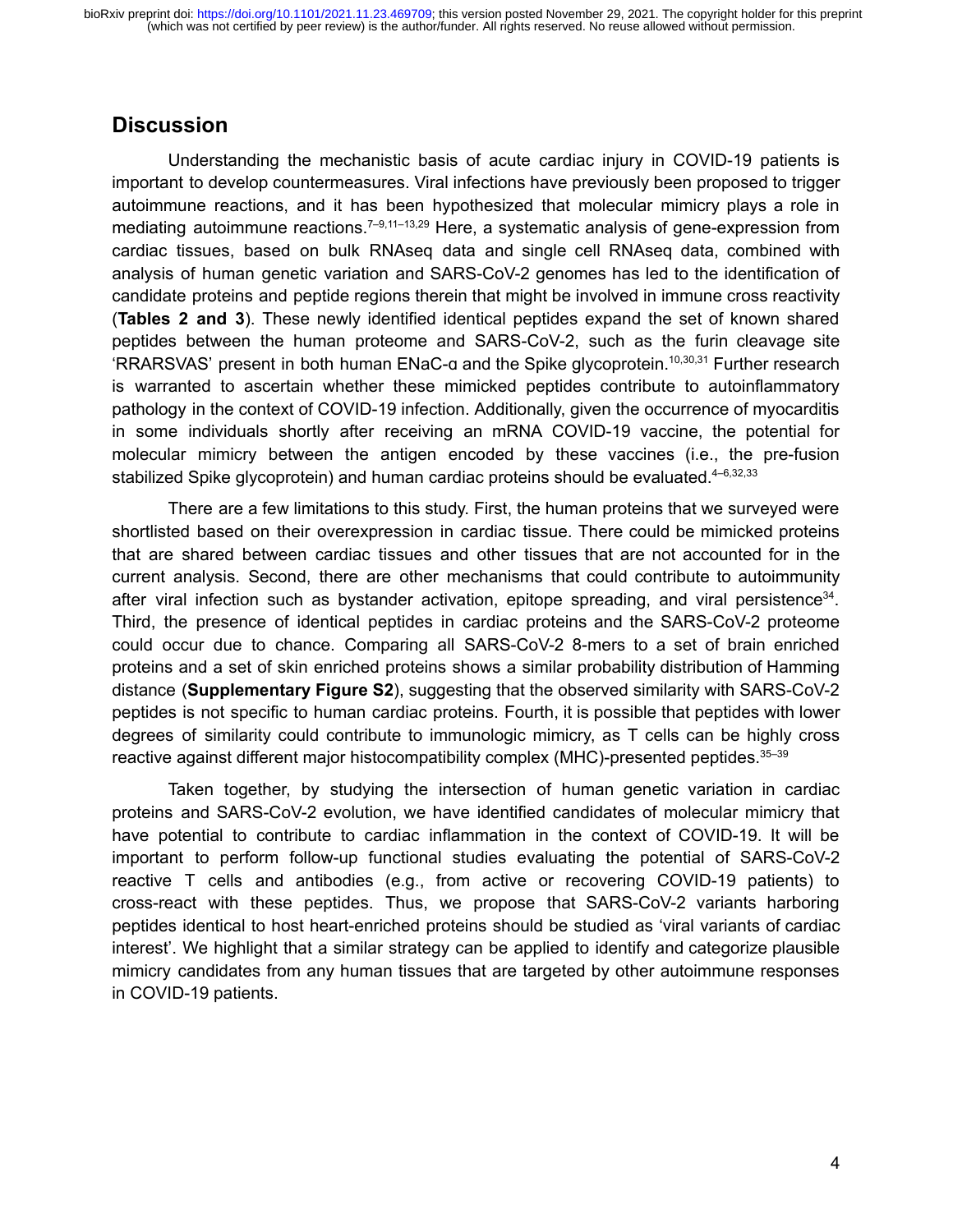# **Methods**

#### **Identification of proteins enriched in cardiac tissue**

Bulk RNA-sequencing (RNA-seq) data was accessed from the Genotype Tissue Expression (GTEx) project V8.<sup>[17](https://paperpile.com/c/52CHnb/MyCa)</sup> For each sample, FASTQ files were processed using Salmon (in mapping-based mode) to quantify gene expression in transcripts per million (TPM). Specifically, the expression of each transcript isoform was first determined by passing FASTQ files to Salmon *quant* with the following parameters passed: validateMappings, rangeFactorizationBins 4, gcBias, biasSpeedSamp 10. All isoforms are then summed via a transcript-to-gene map, generating a gene-level expression value. GRCh38 was used as the reference, including cDNA and non-coding RNA.

For single cell RNA-seq studies, processed count matrices were accessed from Gene Expression Omnibus or other publicly available data repositories. There were two datasets analyzing heart tissues which captured cardiomyocytes, our main cell type of interest for this report.<sup>[20,40](https://paperpile.com/c/52CHnb/MN6W+UHNC)</sup> Other datasets captured a wide variety of immune, stromal, and parenchymal cell types from tissues including the respiratory tract, gastrointestinal tract, genitourinary tract, hepatobiliary system, skeletal muscle, brain, skin, eyes, and endocrine organs. Each dataset was processed using Scrublet and Seurat  $v3.0$  as described previously.<sup>18,41-43</sup> Cell type annotations were obtained from associated metadata files if available; otherwise, annotation was performed manually, guided by the cell types reported in the associated publication.

To identify genes that are overexpressed in cardiac tissue, we calculated fold change and Cohen's D values between defined sample cohorts. For bulk RNA-seq data, Cohort A was defined as all GTEx heart samples ( $n = 861$ ), and Cohort B was defined as all remaining GTEx samples except for those derived from skeletal muscle (n = 15,718). For single cell RNA-seq data, Cohort A was defined as all cells annotated as cardiomyocytes ( $n \sim 8900$  cells), and Cohort B was defined as all other cells from all processed studies ( $n \sim 2.5$  million cells). Fold change and Cohen's D were calculated as follows:

$$
\textit{Fold Change} = \frac{\textit{TPM}_{\textit{Cohort A}}+1}{\textit{TPM}_{\textit{Cohort B}}+1}
$$

*Cohen's D* =  $\frac{TPM_{cohort A} - TPM_{Cohort B}}{SD}$ , where the pooled standard deviation *SD<sub>pooled</sub>* is defined as:  $SD_{pooled}$ 

 $SD_{pooled} = \sqrt{\frac{(N_{\text{Cohort A}} - 1) \times SD_{\text{Cohort A}}^2 + (N_{\text{Cohort B}} - 1) \times SD_{\text{Cohort B}}^2}{(N_{\text{A}} + N_{\text{A}} - 2)}},$  where N<sub>Cohort A</sub> and N<sub>Cohort B</sub> are the number  $(N_{\text{Cohort A}} + N_{\text{Cohort B}} - 2)$ of samples in Cohorts A and B, respectively, and  $SD_{\text{Cohort A}}$  and  $SD_{\text{Cohort B}}$  are the standard deviation of TPM values for the given gene in Cohorts A and B, respectively.

Genes with Fold Change ≥ 5 and Cohen's  $D \ge 0.5$  from either the bulk or single cell RNA-seq analysis were considered to be enriched in cardiac tissue. In the volcano plots used to visualize these analyses, we filtered to genes with a TPM or CP10K value ≥ 1 in either Cohort A or Cohort B, and genes meeting the criteria for overexpression in heart or cardiomyocytes are colored in red.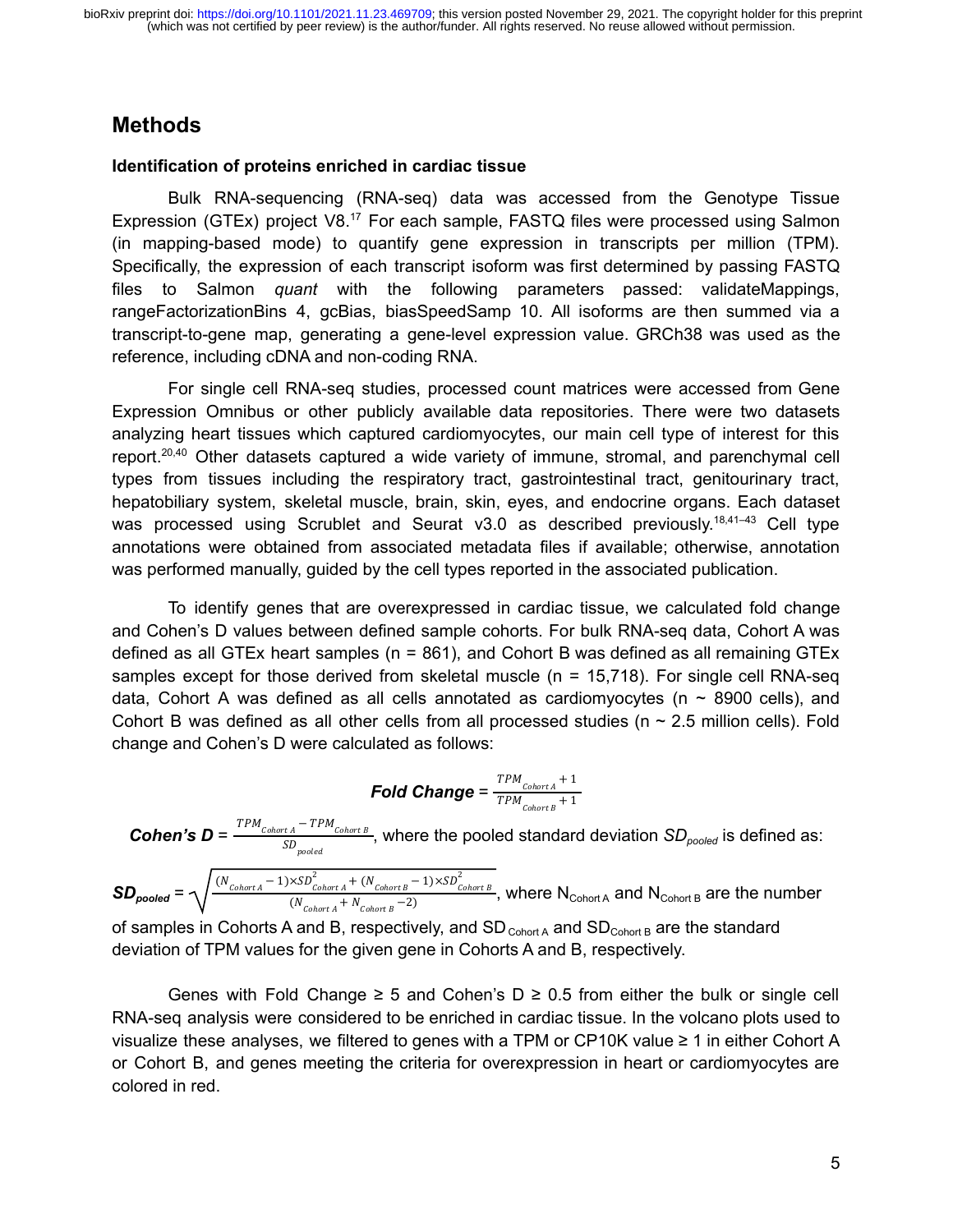For a control analysis, we also identified genes overexpressed in the brain or skin by bulk RNA-sequencing from the GTEx project. We used the same approach as described above, except that Cohort A was defined as either all brain samples ( $n = 2,351$ ) or all skin samples ( $n =$ 1,305), and Cohort B was defined as all other samples.

### **Comparison of 8-mers from reference sequences of cardiac proteins and SARS-CoV-2 proteins**

The translated proteome from reference the SARS-CoV-2 genome (NC\_045512.2) was downloaded from UniProt.<sup>[44,45](https://paperpile.com/c/52CHnb/NNNH+IA5B)</sup> A sliding window approach was used to enumerate all 8-mers from the 17 proteins in this viral proteome. Similarly, we used a sliding window approach to generate all 8-mers from the reference amino acid sequences of the previously defined 144 cardiac proteins, including the canonical isoforms and all described isoforms indicated in UniProt. We then performed a pairwise comparison of all 8-mers in these two groups by calculating the Hamming distance using the *stringdist* function from the stringdist package (version 0.9.8) in R (version 4.0.3). In a control analysis, we used the same approach to calculate the Hamming distance between all SARS-CoV-2 8-mers and the control sets of 369 human proteins enriched in the brain or 198 human proteins enriched in the skin (described above).

#### **Assessing the impact of human and SARS-CoV-2 variants on cardiac peptide matches**

To assess the impact of human genetic variation on potential molecular mimicry, we retrieved all missense variants from the gnomAD database for the previously identified cardiac proteins that had at least one 8-mer similar to peptide in the SARS-CoV-2 reference proteome (Hamming distance = 1).<sup>[22](https://paperpile.com/c/52CHnb/40bD)</sup> We used the gnomad-api (https://gnomad.broadinstitute.org/api) to fetch the variant calls from gnomad r2 1 version from the Human GRCh37 genome assembly. The variants in this gnomad version (GRCh37/hg19) are derived from 125,748 exome sequences and 15,708 whole-genome sequences from unrelated individuals sequenced as part of various disease-specific and population genetic studies. For any variants that alter the amino acid sequence of a potentially mimicked peptide, we determined whether the mutation resulted in an exact match (Hamming distance  $= 0$ ) to the corresponding 8-mer from the SARS-CoV-2 reference proteome.

To assess the impact of viral evolution on potential molecular mimicry, we queried the cardiac 8-mers with Hamming distance of 1 (including any alterations of these 8-mers arising from human genetic variation as described above) against all protein variants encoded in 4,854,709 SARS-CoV-2 genomes deposited in the GISAID database (last accessed  $11/5/2021$ )<sup>[24](https://paperpile.com/c/52CHnb/Mo9T)</sup> Here, we determined whether any mutations in viral genomes (relative to the reference sequence) resulted in 8-mers which exactly match one or more cardiac peptides.

#### **Evaluation of mimicked peptides for inclusion in immune epitopes**

For any 8-mers which showed an exact match between a cardiac peptide (reference or variant sequences) and a SARS-CoV-2 peptide (reference or variant sequences), we queried the 8-mer using the Immune Epitope Database (IEDB; www.jedb.org) and Analysis Resource.<sup>[23](https://paperpile.com/c/52CHnb/EvqS)</sup>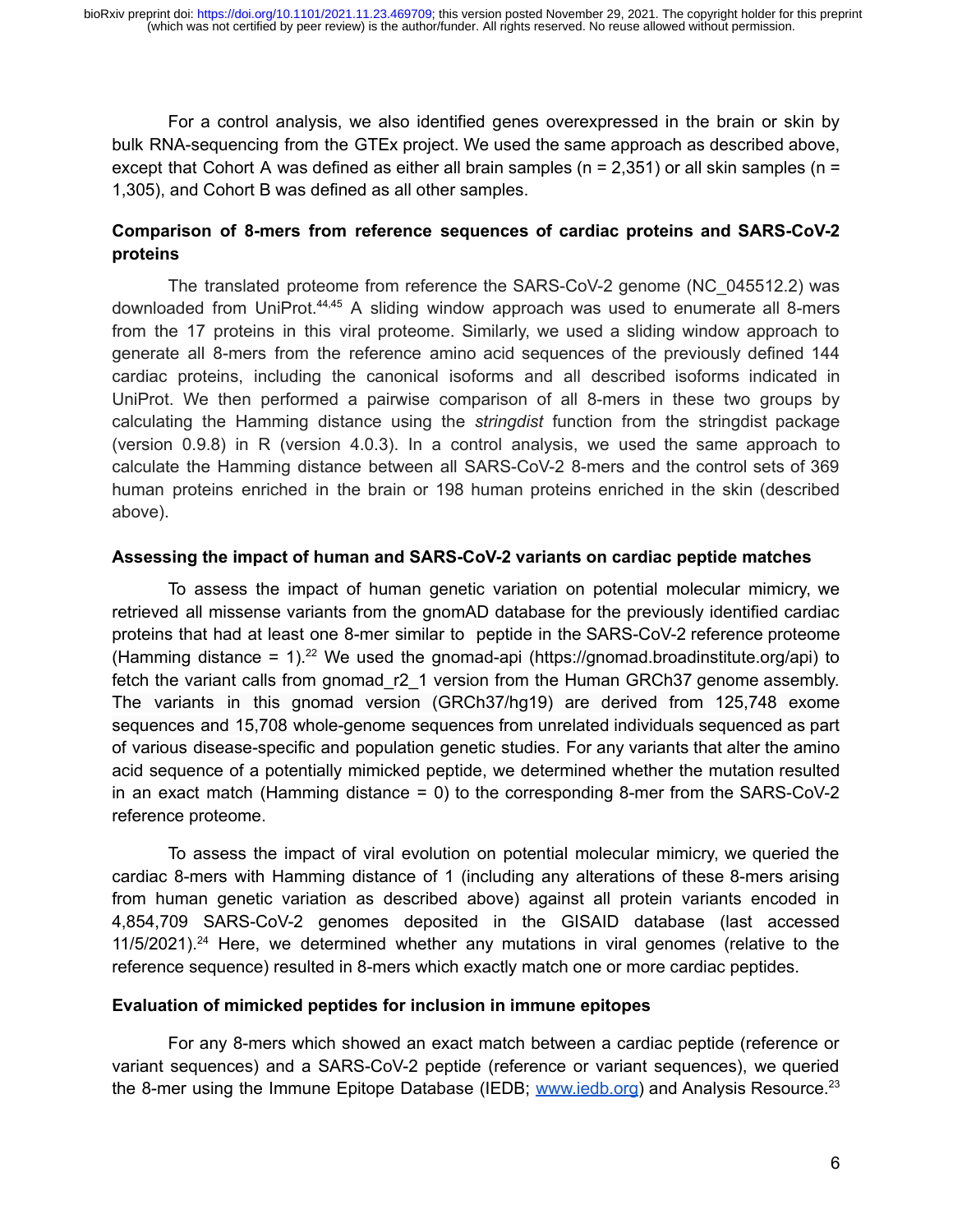We searched for any linear peptide epitope with a Blast similarity of at least 90% from any human host that had positive experimental evidence in any assay (T cell, B cell, or MHC Ligand). No MHC class restrictions or disease filters were applied.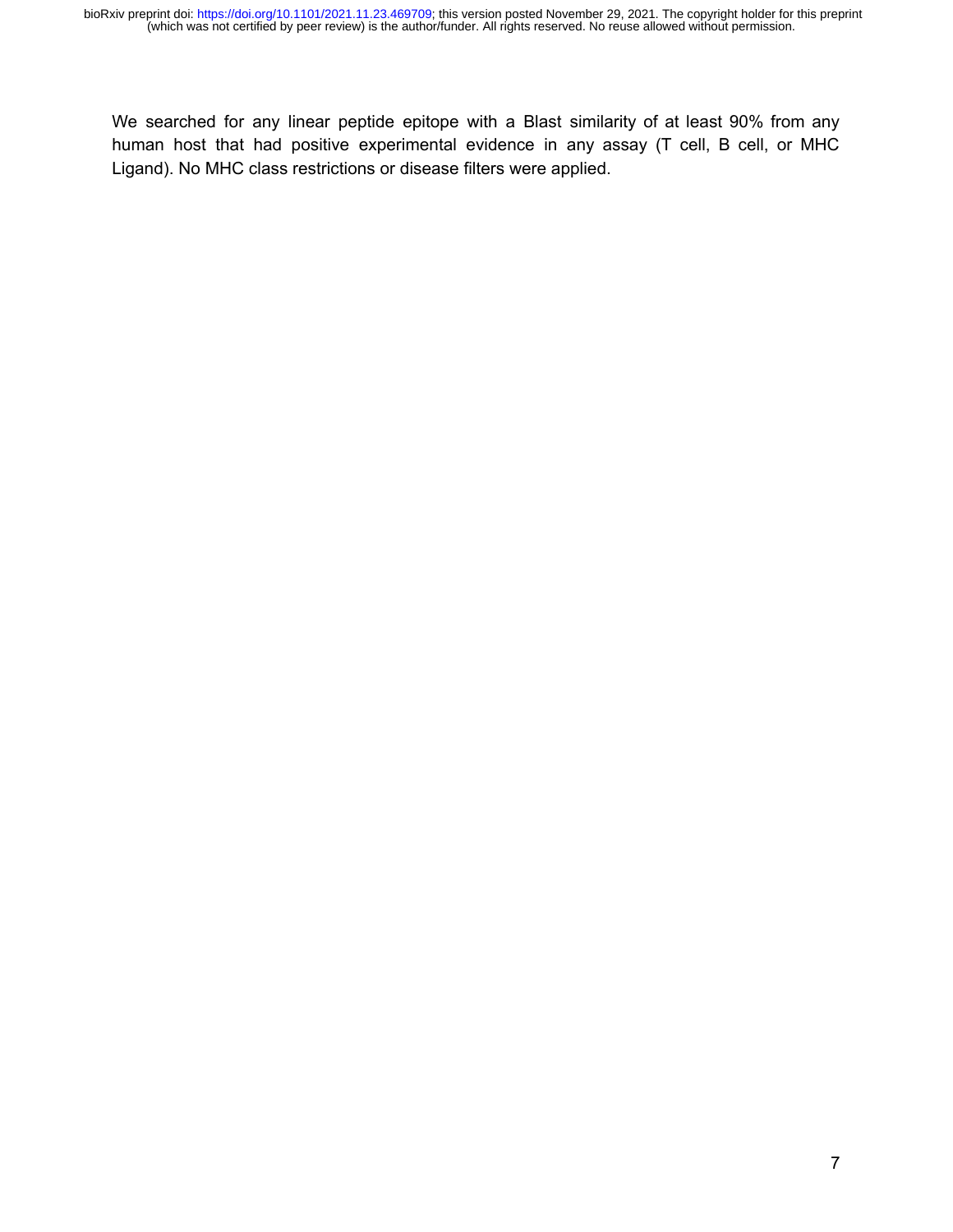## **Figures**



#### a. Identification of cardiac specific proteins and SARS-CoV-2 proteins

#### b. Comparison of peptide libraries of human cardiac proteins and SARS-CoV-2 proteins



**Figure 1. Identification of mimicked peptides between SARS-CoV-2 and human proteins a.** Identification of cardiac specific proteins based on analysis of bulk RNAseq and single-cell RNAseq data and identification of SARS-CoV-2 proteins. **b.** Comparison of peptide libraries of human cardiac proteins and SARS-CoV-2 proteins.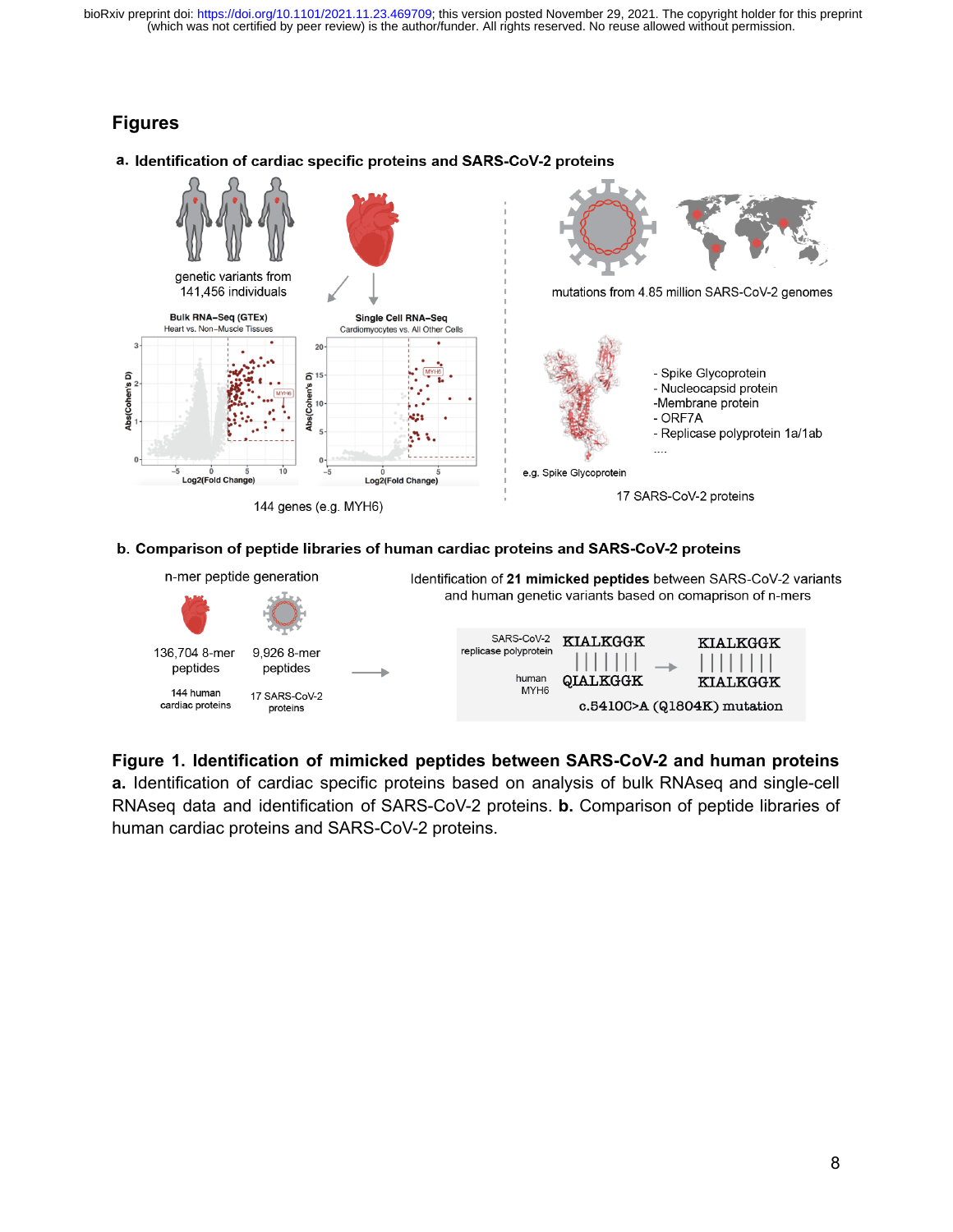## **Tables**

### **Table 1: List of peptide pairs from SARS-CoV-2 proteins and human cardiac proteins that have a Hamming distance less than or equal to 1.**

| <b>SARS-CoV-2 Proteins</b>      |                                       |                                      | <b>Human Cardiac-Enriched Proteins</b> |                                           |                                      |  |
|---------------------------------|---------------------------------------|--------------------------------------|----------------------------------------|-------------------------------------------|--------------------------------------|--|
| <b>Protein Name</b>             | <b>Amino Acid</b><br><b>Positions</b> | <b>Amino Acid</b><br><b>Sequence</b> | <b>Protein Name</b>                    | <b>Isoforms</b><br>Containing<br>Sequence | <b>Amino Acid</b><br><b>Sequence</b> |  |
| Spike glycoprotein<br>WT/2P     | 491-498                               | <b>PLOSYGFQ</b>                      | KLHL41                                 | 1, 2                                      | <b>PLQSYFFQ</b>                      |  |
| Spike glycoprotein<br>WT/2P     | 856-863                               | <b>NGLTVLPP</b>                      | FHOD3                                  | 1, 2, 3, 4                                | <b>IGLTVLPP</b>                      |  |
| Spike glycoprotein<br>WT/2P     | 857-864                               | <b>GLTVLPPL</b>                      | FHOD3                                  | 1, 2, 3, 4                                | <b>GLTVLPPP</b>                      |  |
| Spike glycoprotein<br>WT/2P     | 1087-1094                             | <b>AHFPREGV</b>                      | CMYA5                                  | 1                                         | <b>AHFPAEGV</b>                      |  |
| Replicase polyprotein<br>1ab    | 4937-4944                             | <b>KYAISAKN</b>                      | <b>TTN</b>                             | 1, 3, 2, 5, 12, 13, 7,<br>8, 4, 9, 10, 11 | <b>KYIISAKN</b>                      |  |
| Replicase polyprotein<br>1ab    | 5604-5611                             | <b>LQGPPGTG</b>                      | MYLK3                                  | 1, 4                                      | <b>KQGPPGTG</b>                      |  |
| Replicase polyprotein<br>1ab    | 5605-5612                             | <b>QGPPGTGK</b>                      | MYLK3                                  | 1, 4                                      | QGPPGTGR                             |  |
| Replicase polyprotein<br>1ab    | 5813-5820                             | <b>NRPQIGVV</b>                      | CASQ2                                  | 1, 2                                      | <b>FRPQIGVV</b>                      |  |
| Replicase polyprotein<br>1ab    | 5814-5821                             | <b>RPQIGVVR</b>                      | CASQ <sub>2</sub>                      | 1, 2                                      | <b>RPQIGVVN</b>                      |  |
| Replicase polyprotein<br>1ab    | 5955-5962                             | <b>DTKFKTEG</b>                      | <b>TTN</b>                             | 1, 3, 2, 5, 12, 13, 7,<br>8, 4, 9, 10, 11 | <b>DTKFKTTG</b>                      |  |
| Replicase polyprotein<br>1ab    | 5955-5963                             | <b>DTKFKTEGL</b>                     | <b>TTN</b>                             | 1, 3, 2, 5, 12, 13, 7,<br>8, 4, 9, 10, 11 | <b>DTKFKTTGL</b>                     |  |
| Replicase polyprotein<br>1ab    | 5956-5963                             | <b>TKFKTEGL</b>                      | <b>TTN</b>                             | 1, 3, 2, 5, 12, 13, 7,<br>8, 4, 9, 10, 11 | <b>TKFKTTGL</b>                      |  |
| Replicase polyprotein<br>1ab    | 6516-6523                             | <b>KPVPEVKI</b>                      | CMYA5                                  | 1                                         | <b>KPSPEVKI</b>                      |  |
| Replicase polyprotein<br>1ab    | 6516-6523                             | <b>KPVPEVKI</b>                      | <b>TTN</b>                             | 1, 2, 5, 12, 13, 7, 8,<br>4, 11           | <b>KPVPEEKI</b>                      |  |
| Replicase polyprotein<br>1a/1ab | 207-214                               | <b>RAGKASCT</b>                      | <b>TTN</b>                             | 1, 2, 5, 12, 13, 7, 8,<br>4, 11           | <b>EAGKASCT</b>                      |  |
| Replicase polyprotein<br>1a/1ab | 208-215                               | <b>AGKASCTL</b>                      | <b>TTN</b>                             | 1, 2, 5, 12, 13, 7, 8,<br>4, 11           | <b>AGKASCTT</b>                      |  |
| Replicase polyprotein<br>1a/1ab | 345-352                               | <b>GTENLTKE</b>                      | TNNI3K                                 | 1, 3, 4                                   | <b>GTESLTKE</b>                      |  |
| Replicase polyprotein<br>1a/1ab | 459-466                               | <b>VNINIVGD</b>                      | ENO <sub>3</sub>                       | 1, 3, 2                                   | <b>VNIQIVGD</b>                      |  |
| Replicase polyprotein<br>1a/1ab | 492-499                               | KGLDYKAF                             | CASQ <sub>2</sub>                      | $\overline{2}$                            | <b>KKLDYKAF</b>                      |  |
| Replicase polyprotein<br>1a/1ab | 512-519                               | <b>TKGKAKKG</b>                      | MYH7                                   | 1                                         | <b>GKGKAKKG</b>                      |  |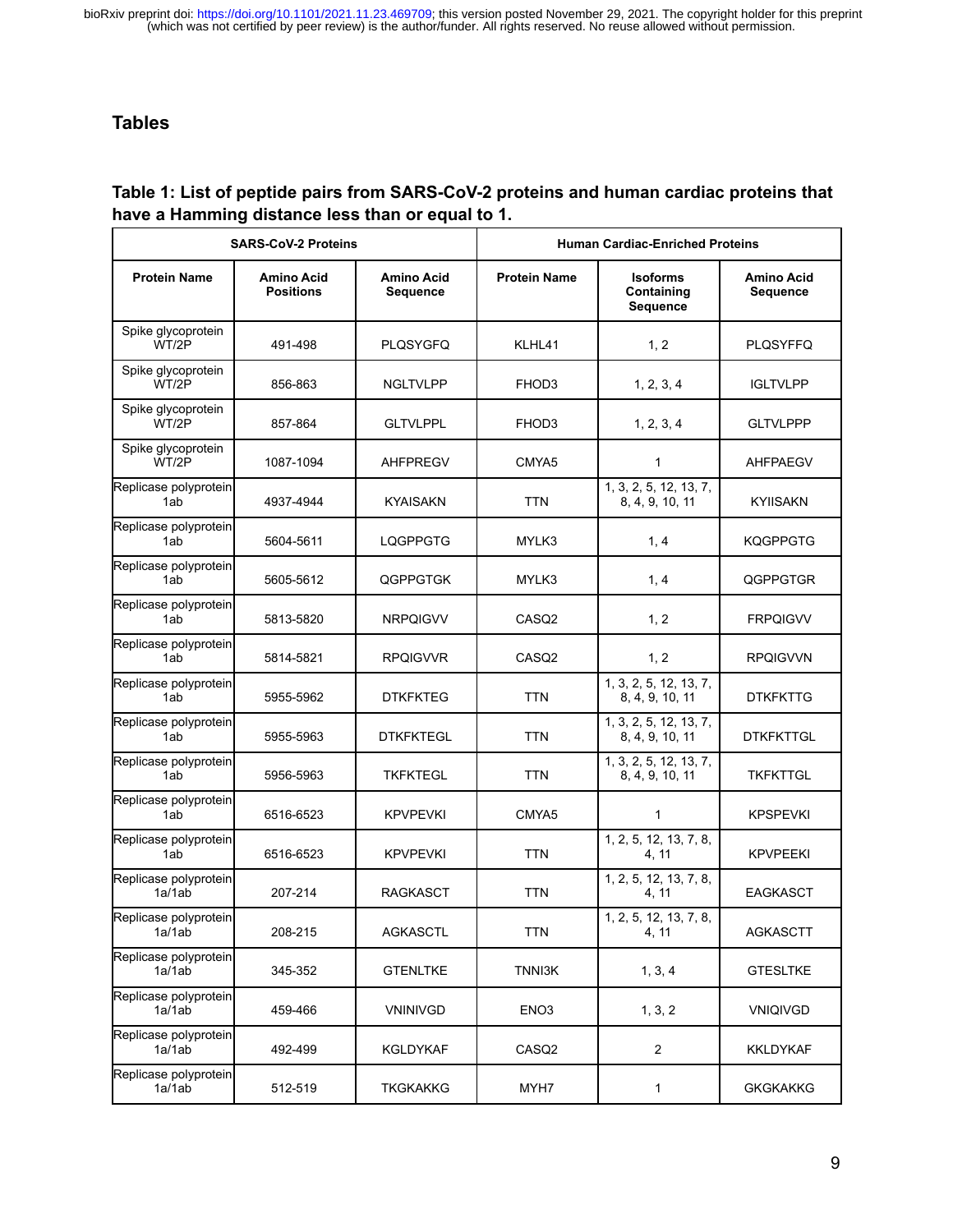| Replicase polyprotein<br>1a/1ab | 513-520   | KGKAKKGA        | MYH7             | 1                               | KGKAKKGS        |
|---------------------------------|-----------|-----------------|------------------|---------------------------------|-----------------|
| Replicase polyprotein<br>1a/1ab | 879-886   | <b>VIKTLQPV</b> | LMOD3            | 1                               | <b>VIKTLKPV</b> |
| Replicase polyprotein<br>1a/1ab | 963-970   | <b>GATSAALQ</b> | ANKRD2           | 1, 2                            | GAQSAALQ        |
| Replicase polyprotein<br>1a/1ab | 1143-1150 | <b>VLLAPLLS</b> | HJV              | 1, 2, 3                         | <b>TLLAPLLS</b> |
| Replicase polyprotein<br>1a/1ab | 1144-1151 | <b>LLAPLLSA</b> | HJV              | 1, 2, 3                         | <b>LLAPLLSG</b> |
| Replicase polyprotein<br>1a/1ab | 1197-1204 | <b>KQVEQKIA</b> | GOT <sub>1</sub> | 1, 2                            | <b>KKVEQKIA</b> |
| Replicase polyprotein<br>1a/1ab | 2246-2253 | <b>STAALGVL</b> | SLC4A3           | 1, 2, 3                         | <b>STAVLGVL</b> |
| Replicase polyprotein<br>1a/1ab | 2533-2540 | <b>KGSLPINV</b> | <b>TTN</b>       | 1, 2, 5, 12, 13, 7, 8,<br>4, 11 | <b>KGSLPITV</b> |
| Replicase polyprotein<br>1a/1ab | 2550-2557 | <b>EESSAKSA</b> | MYH7B            | 1                               | <b>EESKAKSA</b> |
| Replicase polyprotein<br>1a/1ab | 2630-2637 | LSTFISAA        | TENM2            | 1, 2                            | <b>LSTFFSAA</b> |
| Replicase polyprotein<br>1a/1ab | 2757-2764 | <b>KIALKGGK</b> | MYH <sub>6</sub> | 1                               | <b>QIALKGGK</b> |
| Replicase polyprotein<br>1a/1ab | 2757-2764 | <b>KIALKGGK</b> | MYH7             | 1                               | <b>QIALKGGK</b> |
| Replicase polyprotein<br>1a/1ab | 2758-2765 | <b>IALKGGKI</b> | MYH6             | 1                               | <b>IALKGGKK</b> |
| Replicase polyprotein<br>1a/1ab | 2758-2765 | <b>IALKGGKI</b> | MYH7             | 1                               | <b>IALKGGKK</b> |
| Replicase polyprotein<br>1a/1ab | 3908-3915 | <b>FEKMVSLL</b> | MYH <sub>6</sub> | 1                               | <b>EEKMVSLL</b> |
| Replicase polyprotein<br>1a/1ab | 3908-3915 | <b>FEKMVSLL</b> | MYH7             | 1                               | <b>EEKMVSLL</b> |
| Replicase polyprotein<br>1a/1ab | 3909-3916 | <b>EKMVSLLS</b> | MYH <sub>6</sub> | 1                               | <b>EKMVSLLQ</b> |
| Replicase polyprotein<br>1a/1ab | 3909-3916 | <b>EKMVSLLS</b> | MYH7             | 1.                              | <b>EKMVSLLQ</b> |
| Replicase polyprotein<br>1a/1ab | 4137-4144 | <b>VKLQNNEL</b> | <b>TBX20</b>     | 1                               | <b>VKLTNNEL</b> |
| Putative ORF9c<br>protein       | 47-54     | AAVGELLL        | ASB10            | 1, 2, 3                         | <b>AAVVELLL</b> |
| ORF7b protein                   | $14 - 21$ | LAFLLFLV        | <b>TMEM182</b>   | 2, 1, 3                         | LAGLLFLV        |
| ORF7a protein                   | 43-50     | <b>NSPFHPLA</b> | <b>FLNC</b>      | 1, 2                            | <b>NSPFHVLA</b> |
| Nucleoprotein                   | 192-199   | <b>NSSRNSTP</b> | CMYA5            | 1                               | <b>NSSRSSTP</b> |
| Nucleoprotein                   | 374-381   | <b>KKADETQA</b> | <b>MYPN</b>      | 1                               | <b>EKADETQA</b> |
| Nucleoprotein                   | 375-382   | KADETQAL        | <b>MYPN</b>      | 1                               | <b>KADETQAR</b> |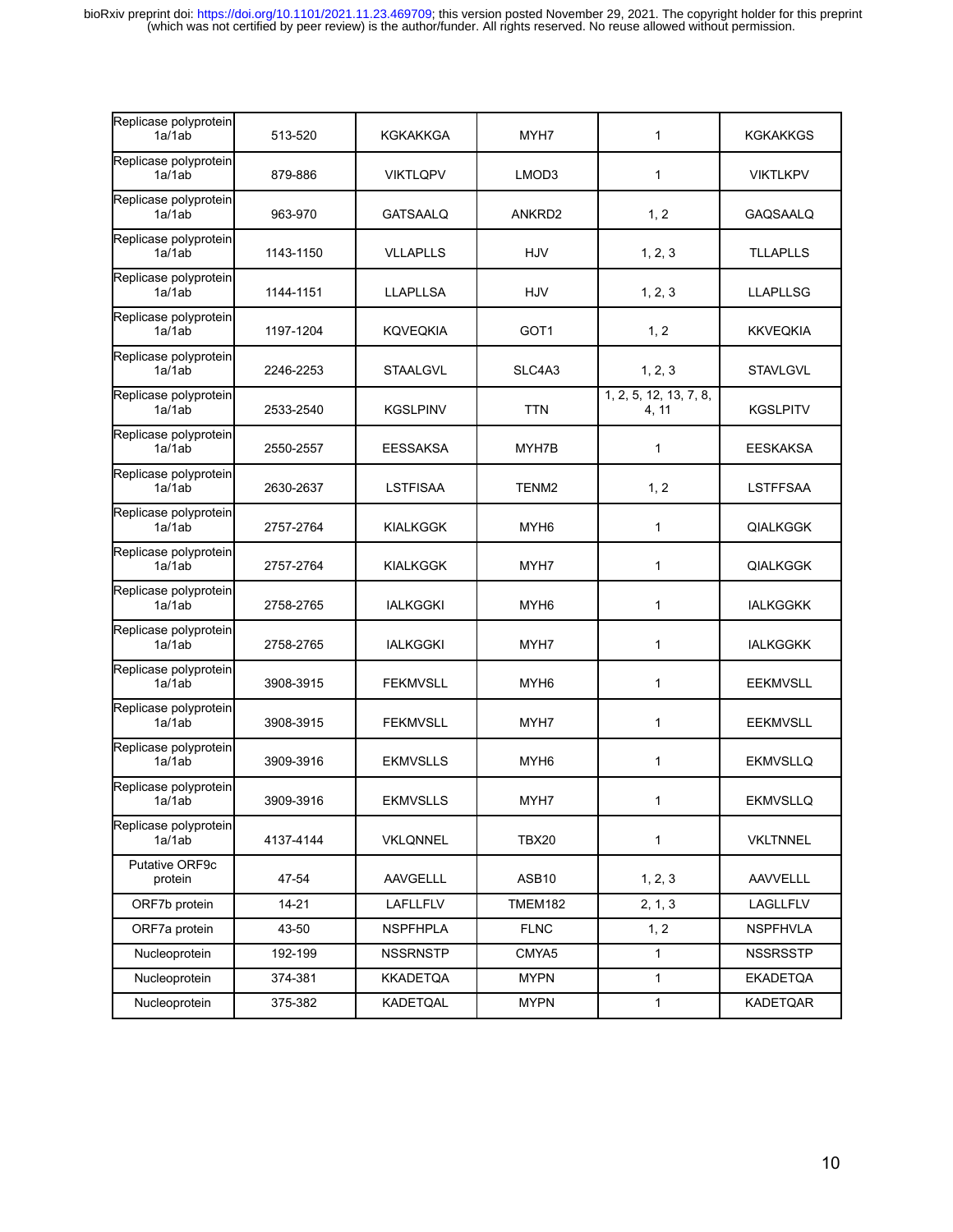### **Table 2: List of identical cardiac peptides found in SARS-CoV-2 variants in GISAID. The NSP proteins are cleaved products of the replicase polyprotein.**

| No. of GISAID<br><b>Entries with</b><br><b>Identical</b><br><b>Match</b> | <b>SARS-CoV-</b><br>2 Gene | <b>Mimicked</b><br>Peptide | Approx.<br>Star-End<br>in SCOV2l<br>Protein | Cardiac<br>Protein | Cardiac<br>Protein<br><b>Start-End</b> | <b>Exact</b><br><b>IEDB</b><br>epitope<br>match | <b>Identical IEDB Epitope Seq</b><br>(HLA/antigen infor) [>= 90% identity]                |
|--------------------------------------------------------------------------|----------------------------|----------------------------|---------------------------------------------|--------------------|----------------------------------------|-------------------------------------------------|-------------------------------------------------------------------------------------------|
| 4501                                                                     | NSP <sub>3</sub>           | <b>STAVLGVL</b>            | 1429-143<br>6                               | SLC4A3             | 746-753                                | <b>No</b>                                       | HEAQAVLGVLL (HLA-B*40:01);<br>HEAQAVLGVLL (HLA-B*40:01)                                   |
| 1322                                                                     | NSP <sub>2</sub>           | <b>GTESLTKE</b>            | 166-173                                     | TNNI3K             | 294-301                                | <b>No</b>                                       | <b>NA</b>                                                                                 |
| 580                                                                      | N                          | <b>NSSRSSTP</b>            | 193-200                                     | CMYA5              | 88-95                                  | <b>No</b>                                       | TINSSRSSQESY (B-cell epitopes, MHC<br>ligands)                                            |
| 205                                                                      | NS9c                       | <b>AAVVELLL</b>            | 48-55                                       | ASB10              | 307-314                                | No.                                             | MVDPQLDGPQLAALA AVVELGSFDA ()                                                             |
| 118                                                                      | NSP <sub>2</sub>           | KGKAKKGS                   | 334-341                                     | MYH7               | 635-642                                | Yes                                             | AGADAPIEKGKGKAKKGSS (MHC ligand)                                                          |
| 33                                                                       | NSP3                       | <b>VIKTLKPV</b>            | 60-67                                       | LMOD3              | 514-521                                | No                                              | KVAIKTLKPGTMS (HLA-A*02:01);<br>TKVAIKTLKPGTMSPE (HLA-A*02:01)                            |
| 17                                                                       | NSP3                       | <b>KKVEQKIA</b>            | 380-387                                     | GOT <sub>1</sub>   | 55-62                                  |                                                 | GEKVEQKIEGKWVNEKKAQEDKLQ<br>(MHC Class I, II, Bcell epitope)                              |
| 14                                                                       | NS7a                       | <b>NSPFHVLA</b>            | 44-51                                       | <b>FLNC</b>        | 1727-1734                              | <b>No</b>                                       | <b>NA</b>                                                                                 |
| 11                                                                       | N                          | <b>EKADETQA</b>            | 375-382                                     | <b>MYPN</b>        | 89-96                                  | No                                              | ADETQALPQRQKKQQ (HLA Class II)                                                            |
| 9                                                                        | NSP3                       | <b>TLLAPLLS</b>            | 304-311                                     | HJV                | 409-416                                |                                                 | NFNQHEVLLAPLLS (Bcell epitope and<br>MHC ligand)                                          |
| 6                                                                        | NSP3                       | <b>LSTFFSAA</b>            | 1811-181<br>8                               | TENM <sub>2</sub>  | 1036-1043                              | <b>No</b>                                       | AGTLSTFFGVPLVLT (HLA class II MHC<br>restriction)                                         |
| 6                                                                        | NSP <sub>3</sub>           | <b>LLAPLLSG</b>            | 327-334                                     | HJV                | 410-417                                | No                                              | <b>ENFNQHEVLLAPLLS</b><br>(Bcell and MHC)                                                 |
| 6                                                                        | Spike                      | <b>IGLTVLPP</b>            | 854-861                                     | FHOD3              | 971-978                                | No                                              | <b>GFIKQYGDCLGDIAA</b><br>RDLICAQKFNGLTVL PPLLTDEMIAQYT<br>(Tcell, Bcell and MHC ligands) |
| 2                                                                        | NSP <sub>13</sub>          | QGPPGTGR                   | 282-289                                     | MYLK3              | 373-380                                | No                                              | ILYGPPGTGK (HLA-A*03:01)                                                                  |
| 1                                                                        | NSP <sub>15</sub>          | <b>KPVPEEKI</b>            | 65-72                                       | <b>TTN</b>         | 10277-102<br>84                        | <b>No</b>                                       | <b>EAPLYVVDKPVPEESE</b><br>(HLA-DRB1*04:01)                                               |
| 1                                                                        | NSP3                       | <b>KGSLPITV</b>            | 1716-172<br>$\overline{2}$                  | <b>TTN</b>         | 5437-5444                              | <b>No</b>                                       | SLPITVYYAV (Tcell, Bcell and MHC<br>ligands)                                              |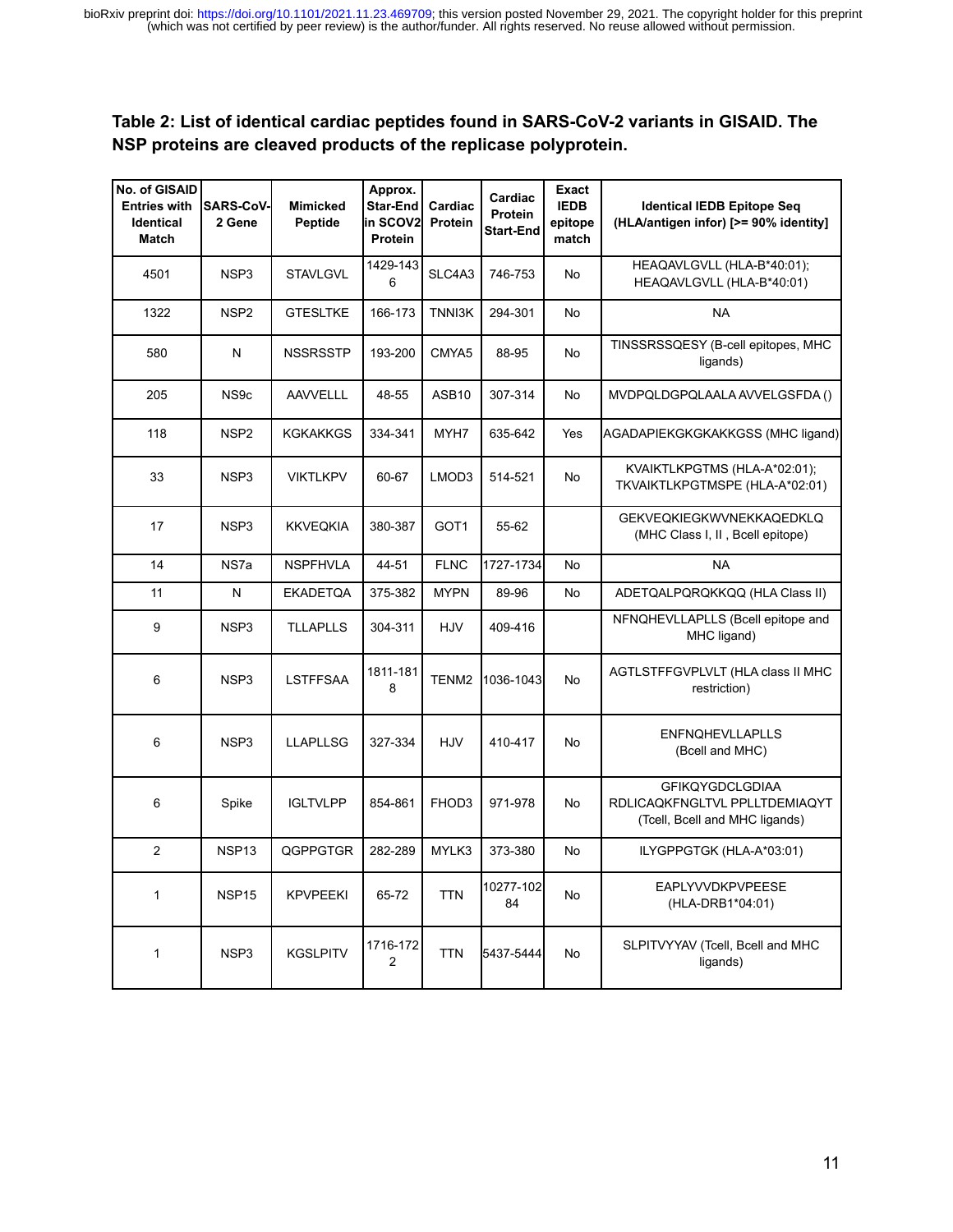**Table 3. List of mutated cardiac peptide nmers from human genetic variants identical to SARS-CoV-2 variants. The NSP proteins are cleaved products of the replicase polyprotein.**

| <b>Human</b><br>Cardiac<br>Gene | rsID                 | <b>Mutation</b><br>consequence | <b>Mutated</b><br>cardiac<br>Peptide | Wild-type<br>cardiac<br>peptide | No. of<br><b>GISAID</b><br>genomes | SARS-CoV-2 epitope<br>gene | <b>IEDB</b><br><b>Exact</b><br>match | <b>IEDB</b> epitope info<br>(>=90 % Seq Identity)        |
|---------------------------------|----------------------|--------------------------------|--------------------------------------|---------------------------------|------------------------------------|----------------------------|--------------------------------------|----------------------------------------------------------|
| <b>FLNC</b>                     | rs374848954          | p.Val1732Leu                   | <b>NSPFHLLA</b>                      | <b>NSPFHVLA</b>                 | 1661                               | NS7a                       | Yes                                  | $NSPFH$ (HLA-A*01:01)                                    |
| LMOD3                           | rs3708699581         | p.Lys519Arg                    | <b>VIKTLRPV</b>                      | VIKTLKPV                        | 85                                 | NSP3                       | No.                                  | <b>NA</b>                                                |
|                                 | TMEM182 Irs774398171 | p.Gly215Val                    | LAVLLFLV                             | LAGLLFLV                        | 21                                 | NS7b                       | No.                                  | <b>NA</b>                                                |
| MYLK3                           | rs771870674          | p.Arg380Cys                    | QGPPGTGC                             | QGPPGTGR                        | 1                                  | NSP <sub>13</sub>          | No.                                  | <b>GPPGTGKSHFAIGLA</b><br>(B cell, Tcell, MHC<br>ligand) |

### **References**

- 1. Chung, M. K. *et al.* [COVID-19 and Cardiovascular Disease: From Bench to Bedside.](http://paperpile.com/b/52CHnb/CBYe) *Circ. Res.* **128**[, 1214–1236 \(2021\).](http://paperpile.com/b/52CHnb/CBYe)
- 2. Puntmann, V. O. *et al.* [Outcomes of Cardiovascular Magnetic Resonance Imaging in](http://paperpile.com/b/52CHnb/3eX3) [Patients Recently Recovered From Coronavirus Disease 2019 \(COVID-19\).](http://paperpile.com/b/52CHnb/3eX3) *JAMA Cardiol* **5**[, 1265–1273 \(2020\).](http://paperpile.com/b/52CHnb/3eX3)
- 3. Barda, N. *et al.* [Safety of the BNT162b2 mRNA Covid-19 Vaccine in a Nationwide Setting.](http://paperpile.com/b/52CHnb/QsqN) *N. Engl. J. Med.* **385**[, 1078–1090 \(2021\).](http://paperpile.com/b/52CHnb/QsqN)
- 4. [CDC. Myocarditis and Pericarditis After mRNA COVID-19 Vaccination.](http://paperpile.com/b/52CHnb/DhxU) <https://www.cdc.gov/coronavirus/2019-ncov/vaccines/safety/myocarditis.html> [\(2021\).](http://paperpile.com/b/52CHnb/DhxU)
- 5. Witberg, G. *et al.* [Myocarditis after Covid-19 Vaccination in a Large Health Care](http://paperpile.com/b/52CHnb/Z44j) Organization. *[New England Journal of Medicine](http://paperpile.com/b/52CHnb/Z44j)* (2021) doi:[10.1056/nejmoa2110737](http://dx.doi.org/10.1056/nejmoa2110737)[.](http://paperpile.com/b/52CHnb/Z44j)
- 6. Simone, A. *et al.* [Acute Myocarditis Following COVID-19 mRNA Vaccination in Adults Aged](http://paperpile.com/b/52CHnb/0MtI) 18 Years or Older. *[JAMA Intern. Med.](http://paperpile.com/b/52CHnb/0MtI)* (2021) doi:[10.1001/jamainternmed.2021.5511](http://dx.doi.org/10.1001/jamainternmed.2021.5511)[.](http://paperpile.com/b/52CHnb/0MtI)
- 7. [Bozkurt, B., Kamat, I. & Hotez, P. J. Myocarditis With COVID-19 mRNA Vaccines.](http://paperpile.com/b/52CHnb/1yCJ)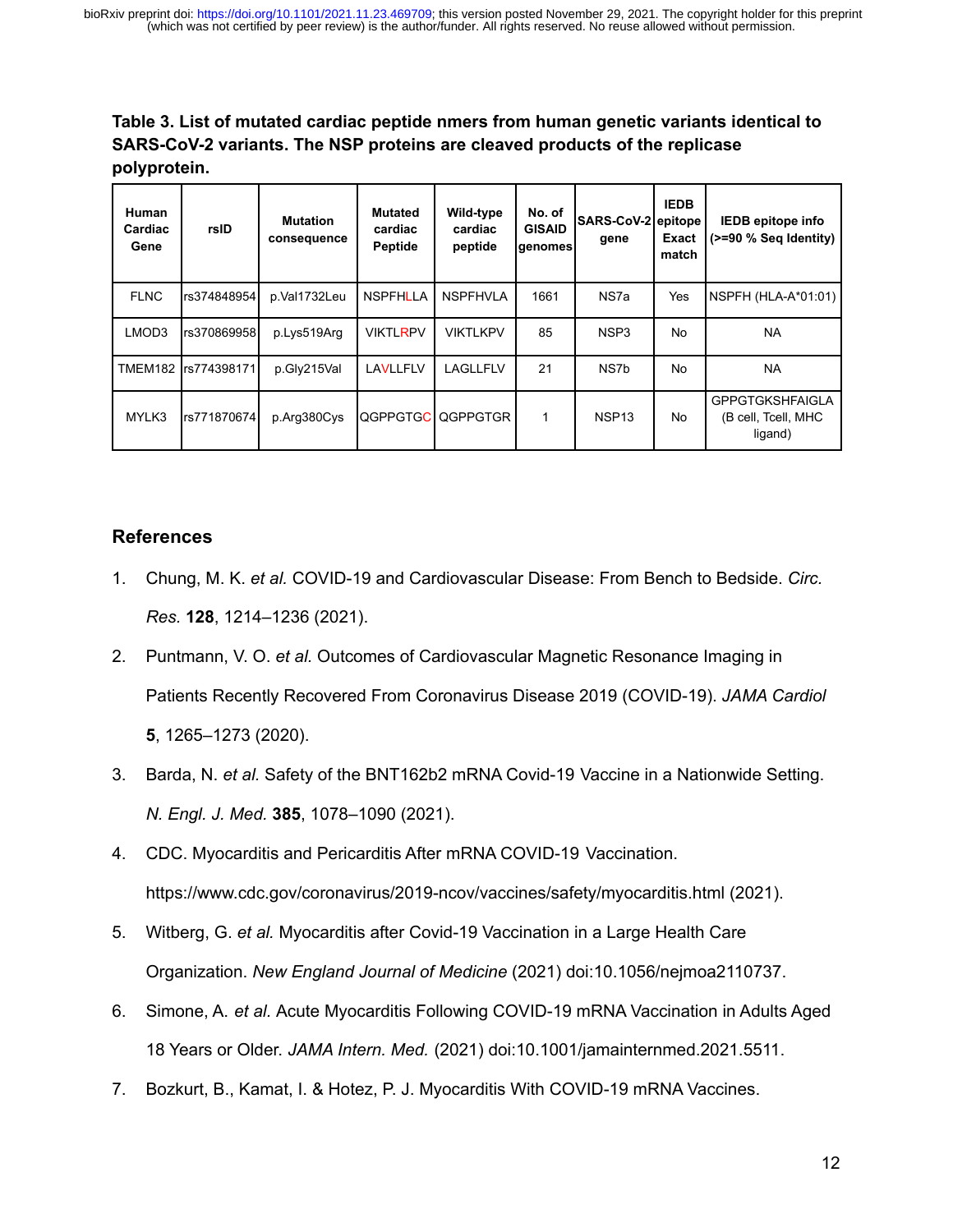*Circulation* **144**[, 471–484 \(2021\).](http://paperpile.com/b/52CHnb/1yCJ)

- 8. [Proal, A. D. & VanElzakker, M. B. Long COVID or Post-acute Sequelae of COVID-19](http://paperpile.com/b/52CHnb/PjbH) [\(PASC\): An Overview of Biological Factors That May Contribute to Persistent Symptoms.](http://paperpile.com/b/52CHnb/PjbH) *Front. Microbiol.* **12**[, 698169 \(2021\).](http://paperpile.com/b/52CHnb/PjbH)
- 9. [Galeotti, C. & Bayry, J. Autoimmune and inflammatory diseases following COVID-19.](http://paperpile.com/b/52CHnb/7lGC) *[Nature reviews. Rheumatology](http://paperpile.com/b/52CHnb/7lGC)* vol. 16 413–414 (2020).
- 10. [Kanduc, D. From Anti-SARS-CoV-2 Immune Responses to COVID-19 via Molecular](http://paperpile.com/b/52CHnb/3YyR) Mimicry. *[Antibodies \(Basel\)](http://paperpile.com/b/52CHnb/3YyR)* **9**, (2020).
- 11. [Gowthaman, U. & Eswarakumar, V. P. Molecular mimicry: good artists copy, great artists](http://paperpile.com/b/52CHnb/0spn) steal. *Virulence* **4**[, 433–434 \(2013\).](http://paperpile.com/b/52CHnb/0spn)
- 12. [Cusick, M. F., Libbey, J. E. & Fujinami, R. S. Molecular mimicry as a mechanism of](http://paperpile.com/b/52CHnb/ODxF) autoimmune disease. *[Clin. Rev. Allergy Immunol.](http://paperpile.com/b/52CHnb/ODxF)* **42**, 102–111 (2012).
- 13. [Oldstone, M. B. A. Molecular Mimicry, Microbial Infection, and Autoimmune Disease:](http://paperpile.com/b/52CHnb/eLki) Evolution of the Concept. in *[Molecular Mimicry: Infection-Inducing Autoimmune Disease](http://paperpile.com/b/52CHnb/eLki)* [\(ed. Oldstone, M. B. A.\) 1–17 \(Springer Berlin Heidelberg, 2005\).](http://paperpile.com/b/52CHnb/eLki)
- 14. [Adderson, E. E., Shikhman, A. R., Ward, K. E. & Cunningham, M. W. Molecular analysis of](http://paperpile.com/b/52CHnb/NBUv) [polyreactive monoclonal antibodies from rheumatic carditis: human](http://paperpile.com/b/52CHnb/NBUv) [anti-N-acetylglucosamine/anti-myosin antibody V region genes.](http://paperpile.com/b/52CHnb/NBUv) *J. Immunol.* **161**, [2020–2031 \(1998\).](http://paperpile.com/b/52CHnb/NBUv)
- 15. [Cunningham, M. W., Antone, S. M., Smart, M., Liu, R. & Kosanke, S. Molecular analysis of](http://paperpile.com/b/52CHnb/99dY) [human cardiac myosin-cross-reactive B- and T-cell epitopes of the group A streptococcal](http://paperpile.com/b/52CHnb/99dY) M5 protein. *Infect. Immun.* **65**[, 3913–3923 \(1997\).](http://paperpile.com/b/52CHnb/99dY)
- 16. [Cunningham, M. W. Autoimmunity and molecular mimicry in the pathogenesis of](http://paperpile.com/b/52CHnb/PCcH) [post-streptococcal heart disease.](http://paperpile.com/b/52CHnb/PCcH) *Front. Biosci.* **8**, s533–43 (2003).
- 17. [GTEx Consortium. The Genotype-Tissue Expression \(GTEx\) project.](http://paperpile.com/b/52CHnb/MyCa) *Nat. Genet.* **45**, [580–585 \(2013\).](http://paperpile.com/b/52CHnb/MyCa)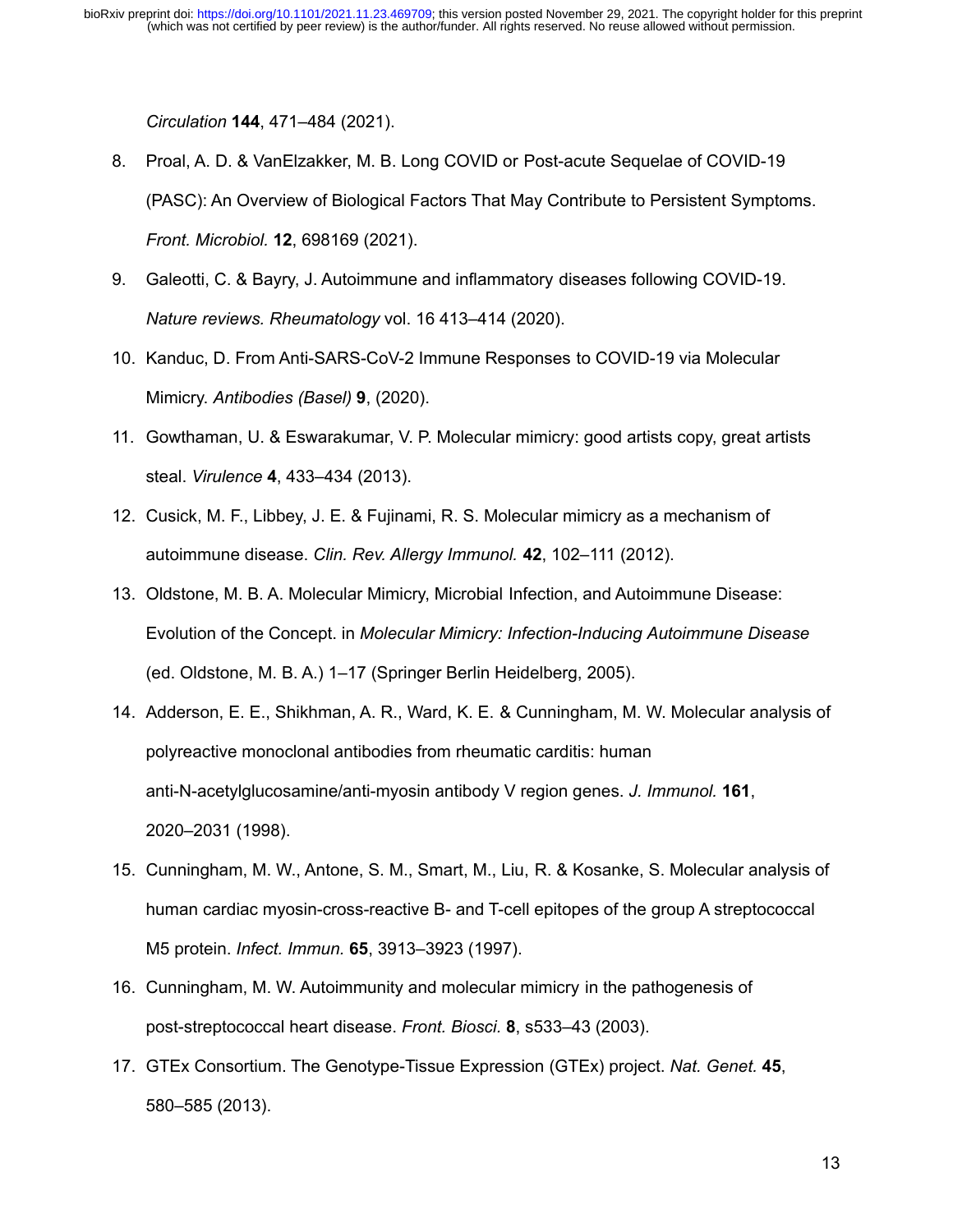- 18. Venkatakrishnan, A. J. *et al.* [Knowledge synthesis of 100 million biomedical documents](http://paperpile.com/b/52CHnb/TQK4) [augments the deep expression profiling of coronavirus receptors.](http://paperpile.com/b/52CHnb/TQK4) *Elife* **9**, (2020).
- 19. [Rozenblatt-Rosen, O., Stubbington, M. J. T., Regev, A. & Teichmann, S. A. The Human Cell](http://paperpile.com/b/52CHnb/Sj4l) [Atlas: from vision to reality.](http://paperpile.com/b/52CHnb/Sj4l) *Nature* **550**, 451–453 (2017).
- 20. Han, X. *et al.* [Construction of a human cell landscape at single-cell level.](http://paperpile.com/b/52CHnb/UHNC) *Nature* **581**, [303–309 \(2020\).](http://paperpile.com/b/52CHnb/UHNC)
- 21. [UniProt Consortium. UniProt: the universal protein knowledgebase in 2021.](http://paperpile.com/b/52CHnb/yWF4) *Nucleic Acids Res.* **49**[, D480–D489 \(2021\).](http://paperpile.com/b/52CHnb/yWF4)
- 22. Karczewski, K. J. *et al.* [The mutational constraint spectrum quantified from variation in](http://paperpile.com/b/52CHnb/40bD) 141,456 humans. *Nature* **581**[, 434–443 \(2020\).](http://paperpile.com/b/52CHnb/40bD)
- 23. Vita, R. *et al.* [The Immune Epitope Database \(IEDB\): 2018 update.](http://paperpile.com/b/52CHnb/EvqS) *Nucleic Acids Res.* **47**, [D339–D343 \(2019\).](http://paperpile.com/b/52CHnb/EvqS)
- 24. [Shu, Y. & McCauley, J. GISAID: Global initiative on sharing all influenza data from vision](http://paperpile.com/b/52CHnb/Mo9T) to reality. *[Euro Surveill.](http://paperpile.com/b/52CHnb/Mo9T)* **22**, (2017).
- 25. [IEDB.org: Free epitope database and prediction resource.](http://paperpile.com/b/52CHnb/57Rd) [https://www.iedb.org/home\\_v3.php](https://www.iedb.org/home_v3.php)[.](http://paperpile.com/b/52CHnb/57Rd)
- 26. Thorsen, K. *et al.* [Loss-of-activity-mutation in the cardiac chloride-bicarbonate exchanger](http://paperpile.com/b/52CHnb/dDmH) [AE3 causes short QT syndrome.](http://paperpile.com/b/52CHnb/dDmH) *Nat. Commun.* **8**, 1696 (2017).
- 27. [Anion exchange protein 3.](http://paperpile.com/b/52CHnb/CLCV) <https://www.uniprot.org/uniprot/P48751>[.](http://paperpile.com/b/52CHnb/CLCV)
- 28. [Altschul, S. F., Gish, W., Miller, W., Myers, E. W. & Lipman, D. J. Basic local alignment](http://paperpile.com/b/52CHnb/0NPf) search tool. *Journal of Molecular Biology* [vol. 215 403–410 \(1990\).](http://paperpile.com/b/52CHnb/0NPf)
- 29. Ehrenfeld, M. *et al.* [Covid-19 and autoimmunity.](http://paperpile.com/b/52CHnb/fIgO) *Autoimmunity Reviews* vol. 19 102597 [\(2020\).](http://paperpile.com/b/52CHnb/fIgO)
- 30. [Anand, P., Puranik, A., Aravamudan, M., Venkatakrishnan, A. J. & Soundararajan, V.](http://paperpile.com/b/52CHnb/XVKm) [SARS-CoV-2 strategically mimics proteolytic activation of human ENaC.](http://paperpile.com/b/52CHnb/XVKm) *Elife* **9**, (2020).
- 31. Venkatakrishnan, A. J. *et al.* [Benchmarking evolutionary tinkering underlying human-viral](http://paperpile.com/b/52CHnb/2jqB)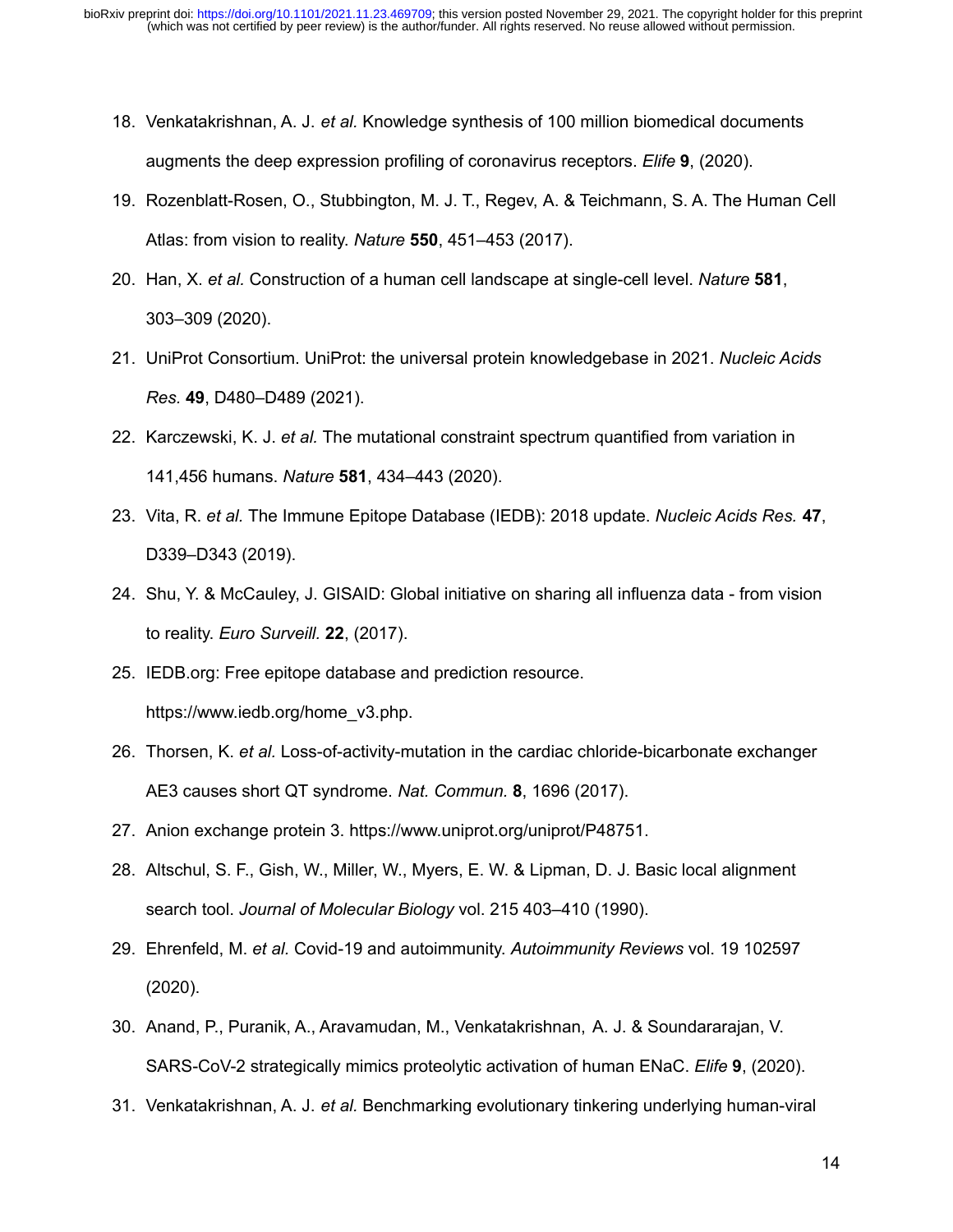[molecular mimicry shows multiple host pulmonary-arterial peptides mimicked by](http://paperpile.com/b/52CHnb/2jqB) SARS-CoV-2. *[Cell Death Discov](http://paperpile.com/b/52CHnb/2jqB)* **6**, 96 (2020).

- 32. Corbett, K. S. *et al.* [SARS-CoV-2 mRNA vaccine design enabled by prototype pathogen](http://paperpile.com/b/52CHnb/8iTf) preparedness. *Nature* **586**[, 567–571 \(2020\).](http://paperpile.com/b/52CHnb/8iTf)
- 33. Walsh, E. E. *et al.* [Safety and Immunogenicity of Two RNA-Based Covid-19 Vaccine](http://paperpile.com/b/52CHnb/WGnZ) Candidates. *N. Engl. J. Med.* **383**[, 2439–2450 \(2020\).](http://paperpile.com/b/52CHnb/WGnZ)
- 34. [Fujinami, R. S., von Herrath, M. G., Christen, U. & Whitton, J. L. Molecular mimicry,](http://paperpile.com/b/52CHnb/FAz6) [bystander activation, or viral persistence: infections and autoimmune disease.](http://paperpile.com/b/52CHnb/FAz6) *Clin. Microbiol. Rev.* **19**[, 80–94 \(2006\).](http://paperpile.com/b/52CHnb/FAz6)
- 35. [Sewell, A. K. Why must T cells be cross-reactive?](http://paperpile.com/b/52CHnb/WTiy) *Nat. Rev. Immunol.* **12**, 669–677 (2012).
- 36. [Borbulevych, O. Y., Santhanagopolan, S. M., Hossain, M. & Baker, B. M. TCRs used in](http://paperpile.com/b/52CHnb/gOLz) [cancer gene therapy cross-react with MART-1/Melan-A tumor antigens via distinct](http://paperpile.com/b/52CHnb/gOLz) mechanisms. *J. Immunol.* **187**[, 2453–2463 \(2011\).](http://paperpile.com/b/52CHnb/gOLz)
- 37. [Scott, D. R., Borbulevych, O. Y., Piepenbrink, K. H., Corcelli, S. A. & Baker, B. M. Disparate](http://paperpile.com/b/52CHnb/ZwkM) [degrees of hypervariable loop flexibility control T-cell receptor cross-reactivity, specificity,](http://paperpile.com/b/52CHnb/ZwkM) [and binding mechanism.](http://paperpile.com/b/52CHnb/ZwkM) *J. Mol. Biol.* **414**, 385–400 (2011).
- 38. Garcia, K. C. *et al.* [Structural basis of plasticity in T cell receptor recognition of a self](http://paperpile.com/b/52CHnb/QDJl) [peptide-MHC antigen.](http://paperpile.com/b/52CHnb/QDJl) *Science* **279**, 1166–1172 (1998).
- 39. Wooldridge, L. *et al.* [A single autoimmune T cell receptor recognizes more than a million](http://paperpile.com/b/52CHnb/QY5f) different peptides. *J. Biol. Chem.* **287**[, 1168–1177 \(2012\).](http://paperpile.com/b/52CHnb/QY5f)
- 40. Wang, L. *et al.* [Single-cell reconstruction of the adult human heart during heart failure and](http://paperpile.com/b/52CHnb/MN6W) [recovery reveals the cellular landscape underlying cardiac function.](http://paperpile.com/b/52CHnb/MN6W) *Nat. Cell Biol.* **22**, [108–119 \(2020\).](http://paperpile.com/b/52CHnb/MN6W)
- 41. Doddahonnaiah, D. *et al.* [A Literature-Derived Knowledge Graph Augments the](http://paperpile.com/b/52CHnb/5ECL) [Interpretation of Single Cell RNA-seq Datasets.](http://paperpile.com/b/52CHnb/5ECL) *Genes* **12**, (2021).
- 42. Stuart, T. *et al.* [Comprehensive Integration of Single-Cell Data.](http://paperpile.com/b/52CHnb/rDoA) *Cell* **177**, 1888–1902.e21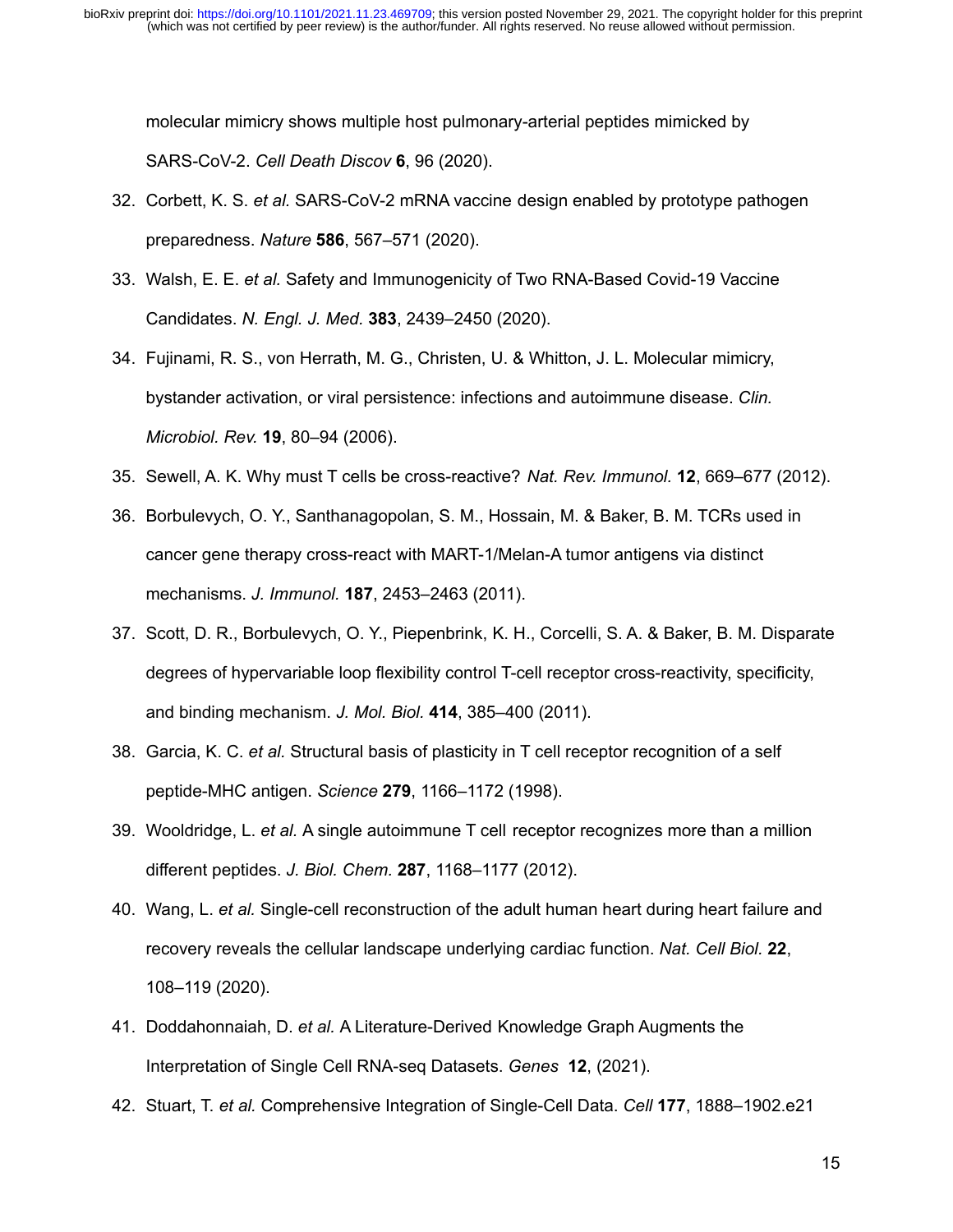[\(2019\).](http://paperpile.com/b/52CHnb/rDoA)

- 43. [Wolock, S. L., Lopez, R. & Klein, A. M. Scrublet: Computational identification of cell](http://paperpile.com/b/52CHnb/qCct) [Doublets in Single-cell transcriptomic data.](http://paperpile.com/b/52CHnb/qCct) *Cell Syst.* **8**, 281–291.e9 (2019).
- 44. [UniProt.](http://paperpile.com/b/52CHnb/NNNH)

[https://covid-19.uniprot.org/uniprotkb?query=\\*&facets=other\\_organism:Severe%20acute%2](https://covid-19.uniprot.org/uniprotkb?query=*&facets=other_organism:Severe%20acute%20respiratory%20syndrome%20coronavirus%202) [0respiratory%20syndrome%20coronavirus%202](https://covid-19.uniprot.org/uniprotkb?query=*&facets=other_organism:Severe%20acute%20respiratory%20syndrome%20coronavirus%202)[.](http://paperpile.com/b/52CHnb/NNNH)

45. [Severe acute respiratory syndrome coronavirus 2 isolate Wuhan-Hu-1, co - Nucleotide -](http://paperpile.com/b/52CHnb/IA5B) [NCBI.](http://paperpile.com/b/52CHnb/IA5B) [https://www.ncbi.nlm.nih.gov/nuccore/NC\\_045512.2](https://www.ncbi.nlm.nih.gov/nuccore/NC_045512.2)[.](http://paperpile.com/b/52CHnb/IA5B)

# **Supplementary Material**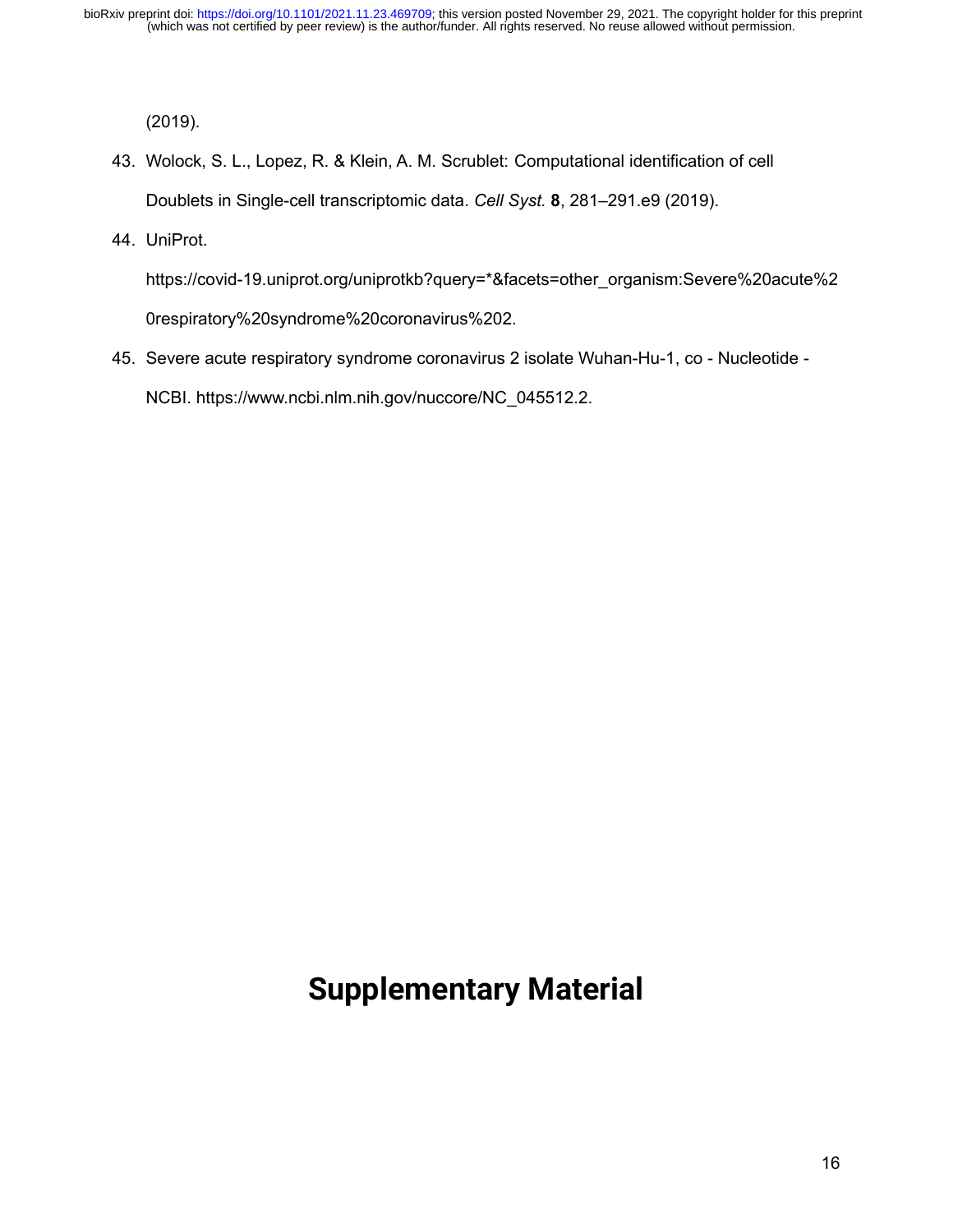

Prevalence of SARS-CoV-2 8-mers that exactly match to cardiac protein 8-mers, over time a.

**Supplementary Figure S1: Prevalence of SARS-CoV-2 variants with exact 8-mer matches to human cardiac proteins.** Prevalence is reported as the percentage of SARS-CoV-2 sequences with exact 8-mer matches during 1-month time intervals (**a**) or across all sequences reported by a country (**b**). Prevalence of the wild-type SARS-CoV-2 8-mer that exactly matches with the MYH6 peptide, described in the main text, is shown separately on the right (brown). Data is only shown for months and countries in which more than 10,000 SARS-CoV-2 genomes were reported to GISAID.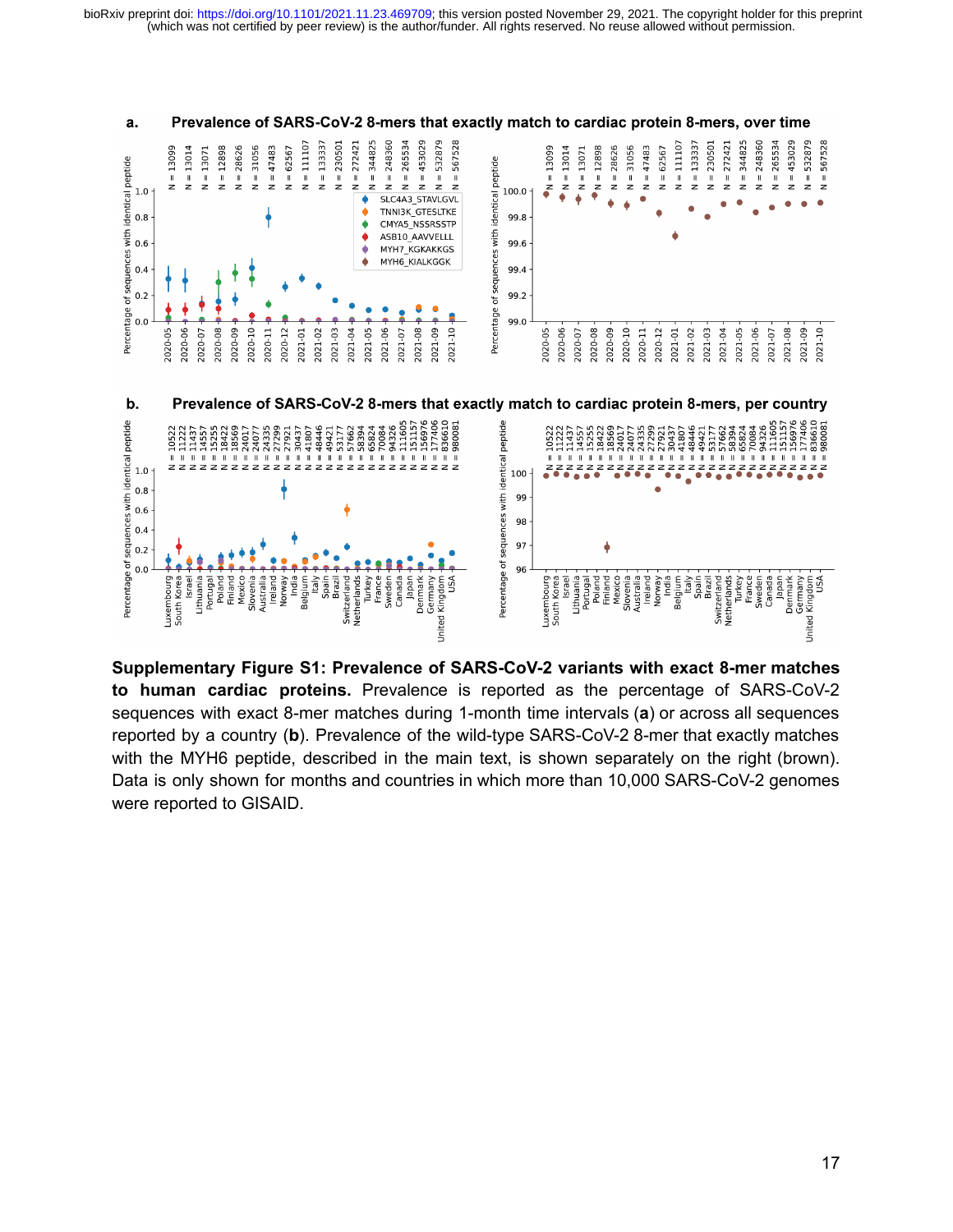

**Supplementary Figure S2. Observed probability distribution for the Hamming distance between all 8-mers in the SARS-CoV-2 proteome and all 8-mers in reference sets of human proteins.** Shown is the distribution of Hamming distance between all SARS-CoV-2 linear 8-mer peptides (n=9,926 peptides) and all linear 8-mer peptides from canonical isoforms of human cardiac proteins (orange, n=129,415 peptides), brain proteins (blue, n=241,046 peptides), and skin proteins (green, n=88,628 peptides). Error bars represent 95% confidence intervals.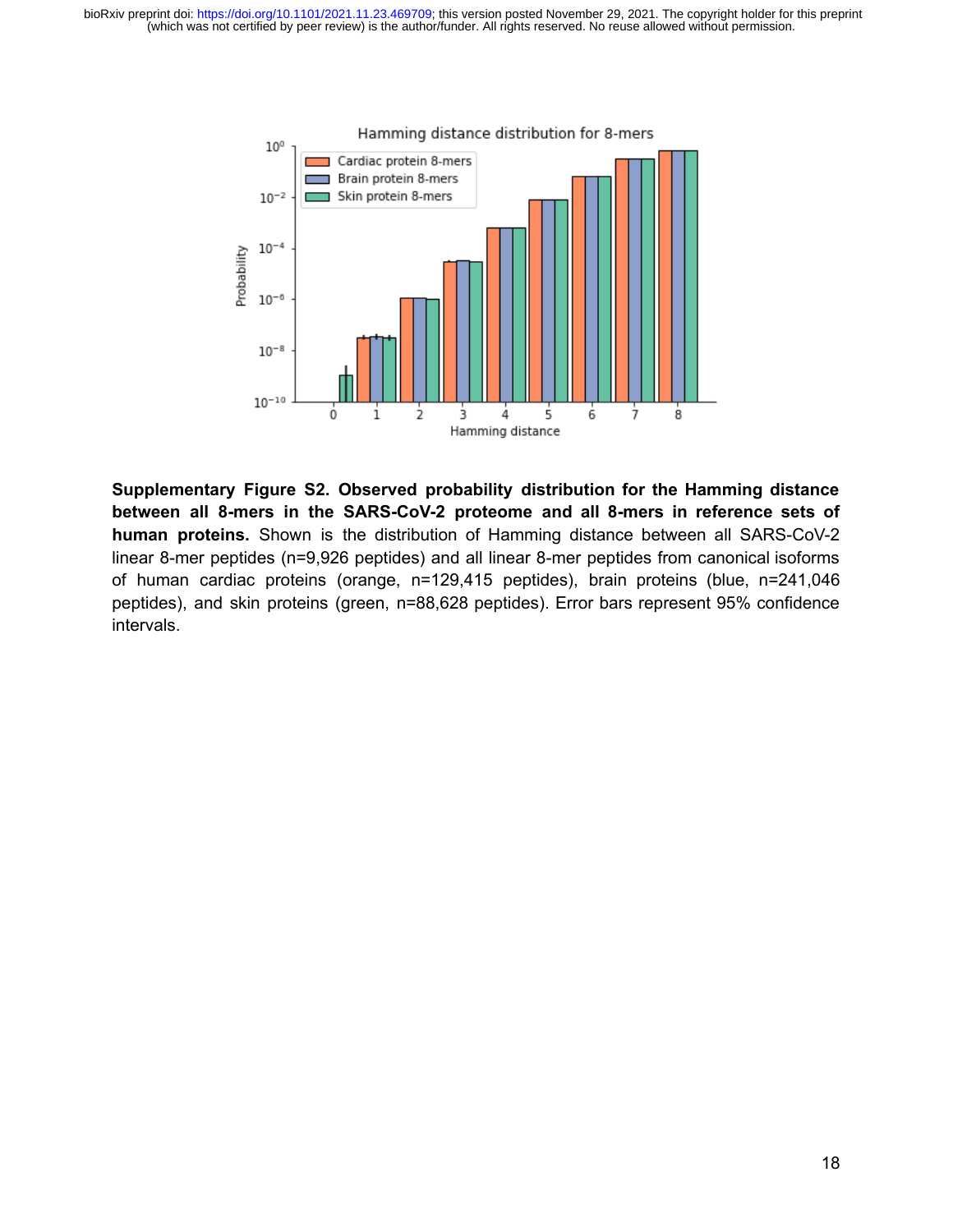### **Supplementary Table S1. List of human cardiac proteins identified based on Bulk RNA-seq and Single cell RNA-seq. Rows with human genes from Tables 2 and 3 are highlighted.**

| Gene              | <b>Bulk RNAseq</b><br>Cohen'sD | Bulk RNAseq Fold Change Cohen'sD | Single cell RNAseq | Single cell RNAseq Fold<br>Change |
|-------------------|--------------------------------|----------------------------------|--------------------|-----------------------------------|
| <b>NPPA</b>       | 1.1                            | 1796.96                          | 10.81              | 228.63                            |
| MYL7              | 1.25                           | 1206.31                          | 13.98              | 41.82                             |
| MYH6              | 1.39                           | 1035.51                          | 14.39              | 33.95                             |
| <b>NPPB</b>       | 0.77                           | 978.15                           | 7.39               | 3.08                              |
| TNNI3             | 2.01                           | 688.88                           | 13.9               | 34.44                             |
| MYL2              | 1.06                           | 426.75                           | 14.8               | 70.24                             |
| MYH7              | 1.29                           | 403.97                           | 20.66              | 32.61                             |
| MYBPC3            | 2.56                           | 398.67                           | 14.13              | 7.9                               |
| TNNT <sub>2</sub> | 3.08                           | 349.01                           | 15.97              | 40.17                             |
| CSRP3             | 1.56                           | 342.89                           | 17.53              | 12.22                             |
| МB                | 2.6                            | 339.57                           | 10.75              | 16.91                             |
| NMRK <sub>2</sub> | 2                              | 312.46                           | 11.29              | 3.98                              |
| MYL3              | 1.24                           | 287.28                           | 12.33              | 10.69                             |
| MYL4              | 1.21                           | 278.12                           | 4.43               | 8.92                              |
| COX6A2            | 2.56                           | 238.14                           | 13.13              | 16.49                             |
| ANKRD1            | 1.55                           | 236.39                           | 16.81              | 38.11                             |
| BMP <sub>10</sub> | 0.84                           | 192.77                           | 0.02               | $\mathbf{1}$                      |
| XIRP1             | 0.98                           | 186.09                           | 11.67              | 3.3                               |
| <b>TCAP</b>       | 2.47                           | 165.66                           | 11.75              | 9.32                              |
| LMOD2             | 1.55                           | 161.06                           | 15.38              | 5.41                              |
| <b>CKM</b>        | 2.67                           | 121.39                           | 14.76              | 17.56                             |
| TNNC1             | 2.11                           | 116.52                           | 9.95               | 12.41                             |
| ACTC1             | 2.03                           | 114.83                           | 17.17              | 31.65                             |
| <b>TECRL</b>      | 2.08                           | 108.63                           | 15.24              | 6.41                              |
| <b>NRAP</b>       | 1.64                           | 100.1                            | 9.86               | 2.67                              |
| MYOZ2             | 2.46                           | 96.37                            | 16.1               | 8.11                              |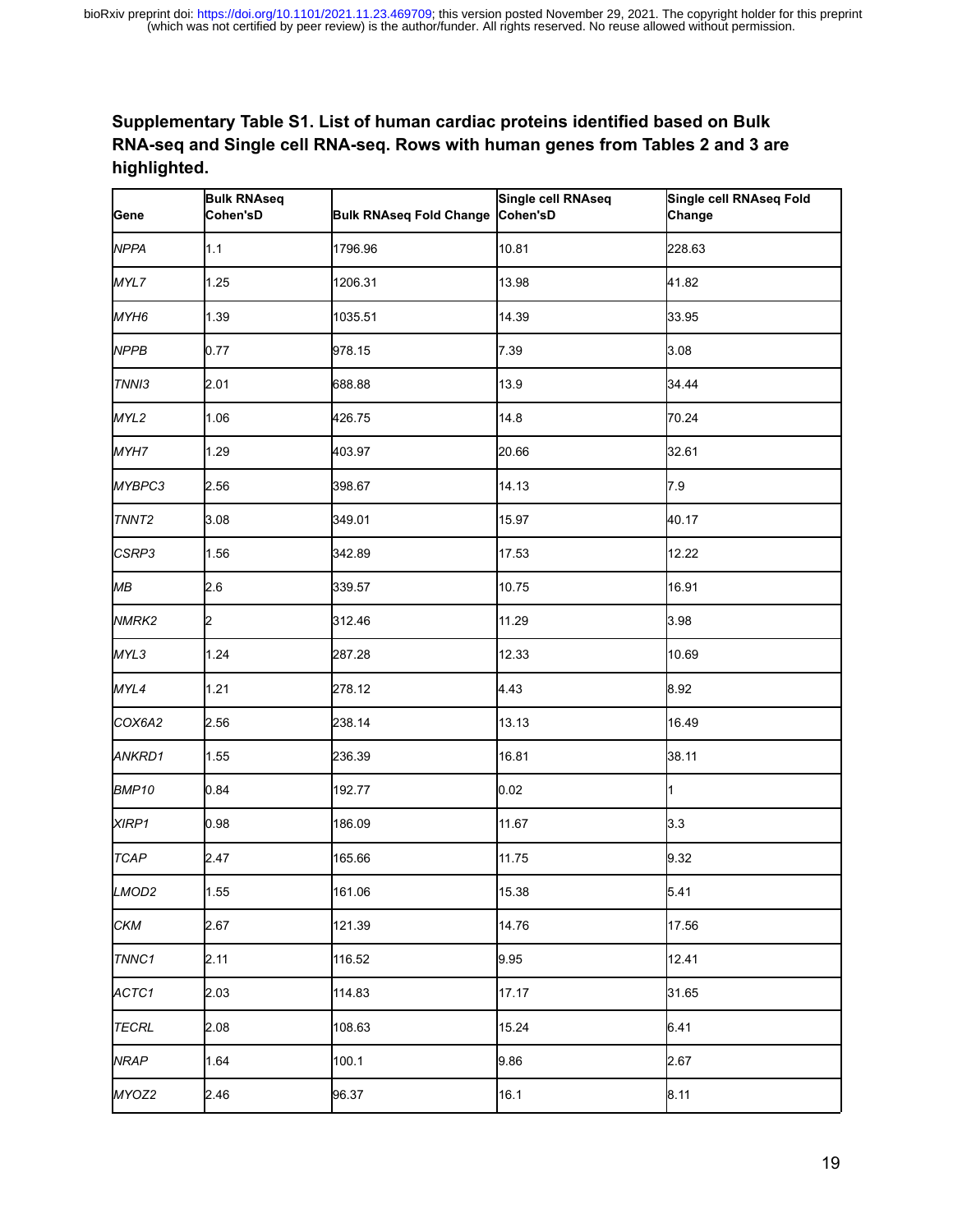| ACTA1               | 0.78 | 85.4  | 7.79  | 11.48       |
|---------------------|------|-------|-------|-------------|
| NKX2-5              | 2.55 | 60.66 | 2.68  | 1.24        |
| <b>SMPX</b>         | 2.41 | 58.97 | 11.02 | 3.39        |
| ANKRD2              | 0.74 | 56.65 | 3.14  | 1.48        |
| MYOM2               | 2.04 | 54.35 | 3.28  | 2.9         |
| SYNPO <sub>2L</sub> | 1.78 | 54.28 | 7.88  | 3.21        |
| FABP3               | 2.6  | 53.66 | 4.9   | 7.11        |
| DHRS7C              | 1.48 | 53.13 | 3.91  | 1.26        |
| <b>HRC</b>          | 2.31 | 52.1  | 9.54  | 5.25        |
| ACTN <sub>2</sub>   | 2.29 | 49.24 | 7.42  | 6.34        |
| CKMT <sub>2</sub>   | 2.15 | 48.13 | 5.57  | 3.19        |
| TRIM63              | 2.11 | 46.3  | 3.35  | 1.75        |
| <b>SLN</b>          | 1.03 | 45.97 | 4.25  | 3.84        |
| HSPB3               | 2.56 | 44.41 | 6.57  | 2.16        |
| FBXO40              | 2.08 | 38.61 | 8.3   | 2.2         |
| APOBEC2             | 1.83 | 38.37 | 2.02  | 1.33        |
| SRL                 | 2.27 | 37.54 | 5.02  | 1.85        |
| MYOM3               | 2.14 | 36.29 | 3.86  | 1.64        |
| UNC45B              | 1.97 | 35.35 | 4.96  | 1.59        |
| <b>TTN</b>          | 2.41 | 34.78 | 10.85 | 65.81       |
| SBK <sub>2</sub>    | 1.12 | 34.73 | 0.08  | $\mathbf 1$ |
| MYLK3               | 2.08 | 30.66 | 3.38  | 1.59        |
| RPL3L               | 1.4  | 30.36 | 3.51  | 1.44        |
| TRIM54              | 2.43 | 30.03 | 1.55  | 1.25        |
| <b>MYBPHL</b>       | 1.01 | 29.58 | 3.8   | 1.64        |
| XIRP <sub>2</sub>   | 0.54 | 28.03 | 12.68 | 6.12        |
| CMYA5               | 2.1  | 26.54 | 7.28  | 11.68       |
| SMYD1               | 1.48 | 25.33 | 6.66  | 1.58        |
| FITM1               | 2.47 | 23.91 | 4.26  | 1.96        |
|                     |      |       |       |             |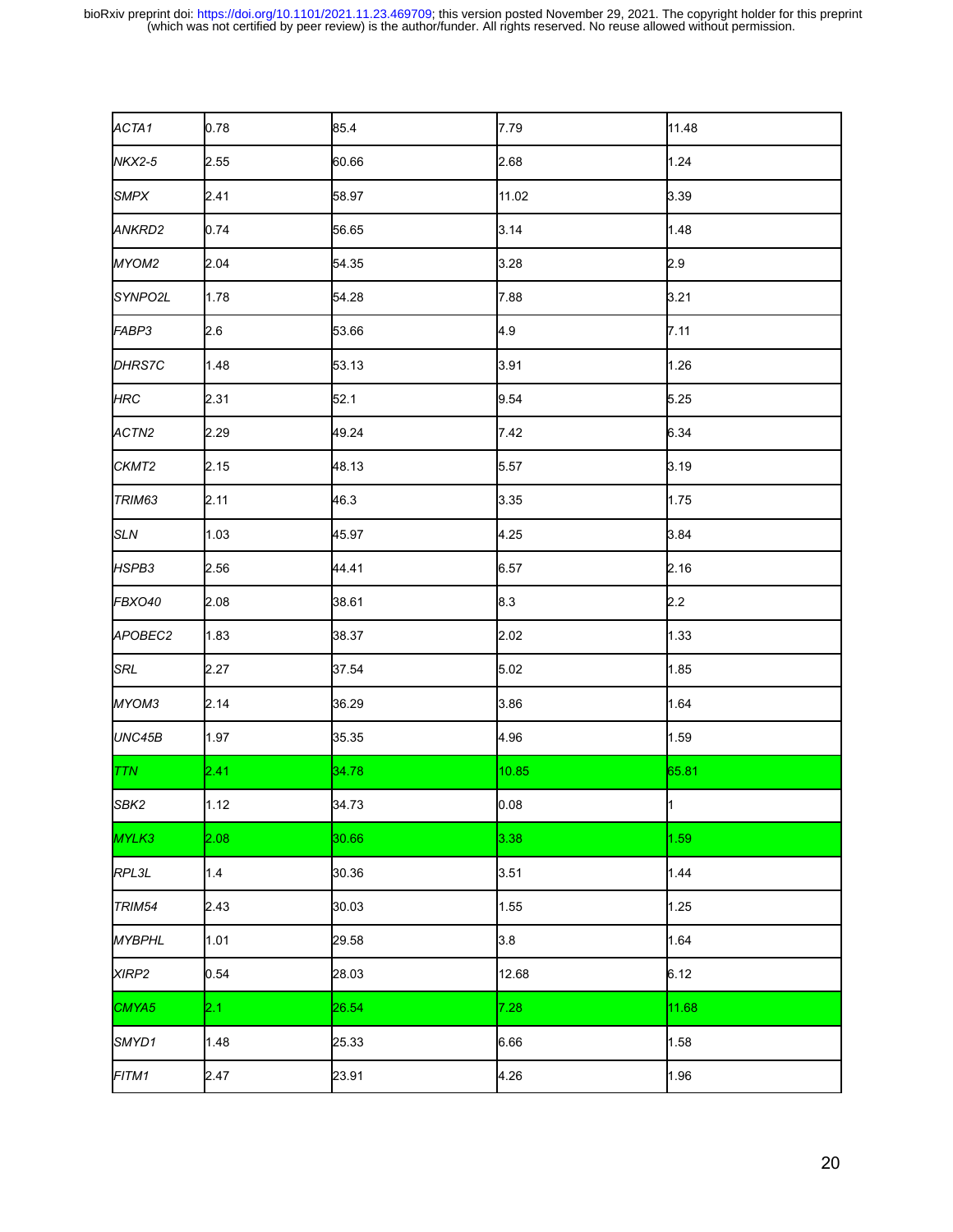| SCN5A              | 2.2  | 23.56 | 2.62 | 1.26        |
|--------------------|------|-------|------|-------------|
| <b>TRDN</b>        | 2.83 | 21.15 | 7    | 4.6         |
| LMOD3              | 1.74 | 20.88 | 2.32 | 1.78        |
| <b>MYPN</b>        | 1.76 | 20.84 | 3.81 | 1.39        |
| TRIM55             | 1.08 | 20.55 | 2.44 | 1.4         |
| LDB <sub>3</sub>   | 2.37 | 19.06 | 7.97 | 6.87        |
| SMCO1              | 1.45 | 18.71 | 4.26 | 1.25        |
| KLHL31             | 1.73 | 18.44 | 5.15 | 1.73        |
| LRRC14B            | 1.22 | 18.39 | 0.07 | $\mathbf 1$ |
| <b>PXDNL</b>       | 2.01 | 17.72 | 0.72 | 1.13        |
| POPDC <sub>2</sub> | 2.32 | 16.72 | 3.57 | 1.89        |
| PPP1R3A            | 1.62 | 16.72 | 5.73 | 1.46        |
| ABRA               | 0.89 | 15.75 | 5.75 | 1.63        |
| MYO18B             | 1.96 | 15.7  | 3.25 | 1.38        |
| <b>HHATL</b>       | 2.3  | 15.55 | 0.82 | $1.2$       |
| LRRC10             | 1.52 | 15.46 | 3.59 | 1.13        |
| MYH7B              | 2.1  | 15.44 | 1.42 | 1.29        |
| MYOM1              | 1.84 | 15.35 | 7.65 | 5.61        |
| SGCG               | 2.28 | 15.18 | 2.37 | 1.45        |
| ENO <sub>3</sub>   | 1.84 | 14.26 | 4.15 | 2.92        |
| RYR2               | 1.81 | 14.09 | 4.02 | 5.77        |
| TBX20              | 1.44 | 13.73 | 0.06 | 1           |
| HSPB7              | 1.88 | 13.18 | 9.66 | 8.07        |
| ADPRHL1            | 2.24 | 13.08 | 1.81 | 1.49        |
| ALPK <sub>2</sub>  | 2.22 | 12.49 | 2.64 | 1.44        |
| ASB <sub>11</sub>  | 1.67 | 12.1  | 0.22 | 1.02        |
| CASQ2              | 1.93 | 11.98 | 7.04 | 3.65        |
| TMEM182            | 1.95 | 11.83 | 1.64 | 1.45        |
| PERM1              | 1.79 | 11.75 | 0.77 | 1.06        |
|                    |      |       |      |             |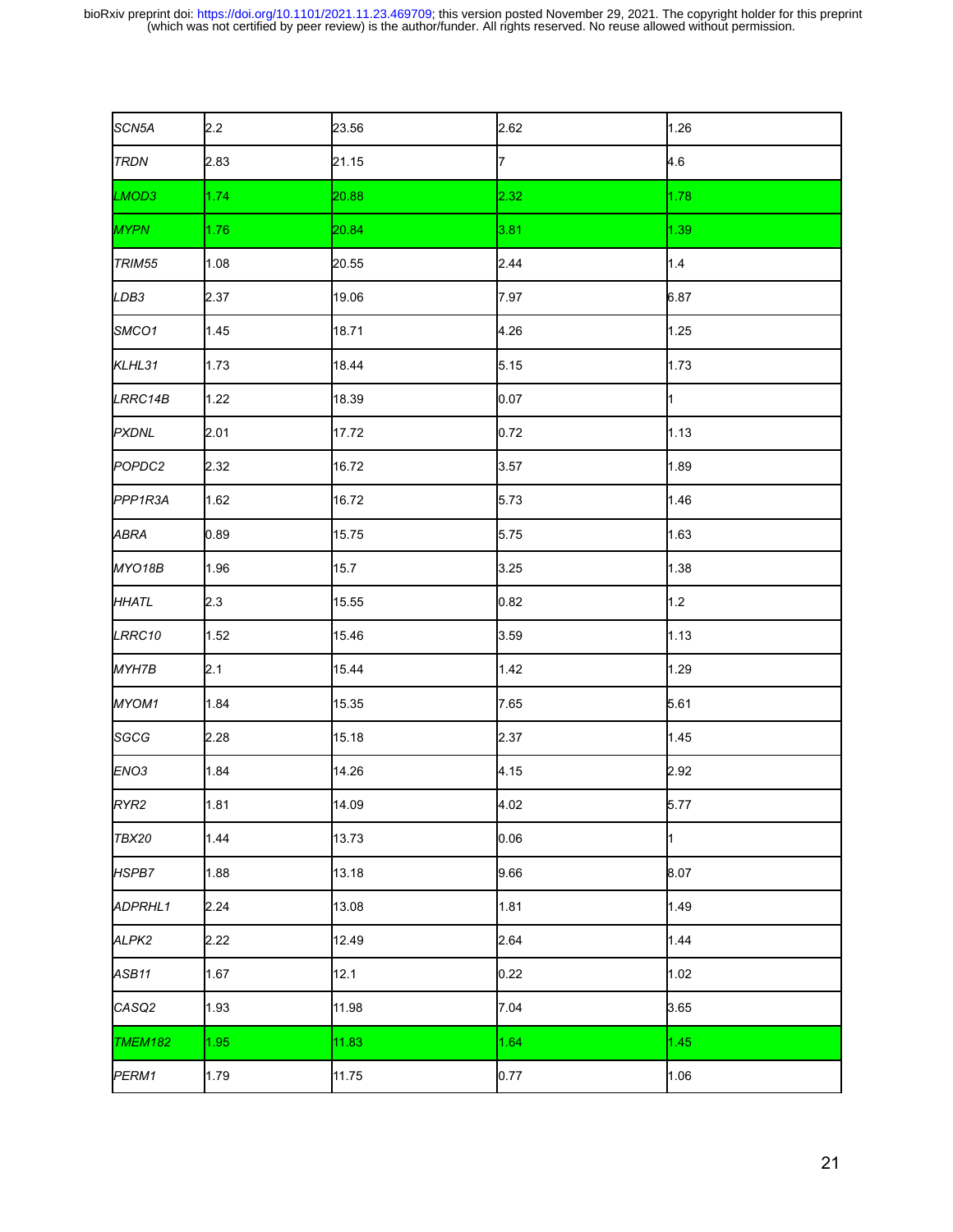| ASB <sub>15</sub>  | 1.63             | 11.34 | 1.24 | 1.18  |
|--------------------|------------------|-------|------|-------|
| <b>TXLNB</b>       | 1.7              | 11.25 | 2.56 | 1.74  |
| <b>MYZAP</b>       | 1.97             | 11.15 | 3.56 | 2.28  |
| ITGB1BP2           | 2.1              | 11.09 | 2.37 | 1.25  |
| RD3L               | 1.99             | 10.81 | 1.21 | 1.1   |
| LRRC39             | 1.92             | 10.76 | 1.1  | 1.23  |
| SLC25A4            | 2.33             | 10.73 | 3.77 | 9.45  |
| <b>NEBL</b>        | 2.26             | 10.45 | 3.36 | 6.36  |
| FAM155B            | 1.6              | 10.34 | 1.02 | 1.11  |
| <b>HJV</b>         | 1.58             | 10.24 | 1.84 | 1.19  |
| KLHL41             | 1.15             | 10.21 | 1.67 | 1.27  |
| ASB10              | 1.9 <sub>z</sub> | 9.93  | 1.16 | 1.05  |
| TBX5               | 1.46             | 9.89  | 3.04 | 1.45  |
| METTL7B            | 0.96             | 9.85  | 0.15 | 1.02  |
| <b>RBM24</b>       | 1.85             | 9.81  | 2.26 | 1.57  |
| PKP <sub>2</sub>   | 1.65             | 9.56  | 1.59 | 1.89  |
| KLHL38             | 1.2              | 9.49  | 0.06 | 1     |
| SBK3               | 1.04             | 9.31  | 0.26 | 1.01  |
| <b>CORIN</b>       | 1.46             | 9.19  | 1.59 | 1.26  |
| CAVIN <sub>4</sub> | 1.48             | 9.16  | 2.79 | 1.27  |
| CAV <sub>3</sub>   | 2.26             | 8.63  | 0.9  | 1.07  |
| COX7A1             | 2.49             | 8.45  | 7.43 | 50.55 |
| SLC4A3             | 2.3              | 8.27  | 2.78 | 1.82  |
| GATA4              | 1.94             | 7.67  | 0.6  | 1.14  |
| PEBP4              | 1.85             | 7.67  | 0.7  | 1.25  |
| <b>MLIP</b>        | 1.43             | 7.14  | 2.02 | 1.65  |
| DOK7               | 1.53             | 7.13  | 0.23 | 1.03  |
| <b>RBM20</b>       | 2.03             | 6.94  | 2    | 1.48  |
| EEF1A2             | 1.87             | 6.78  | 1.28 | 1.35  |
|                    |                  |       |      |       |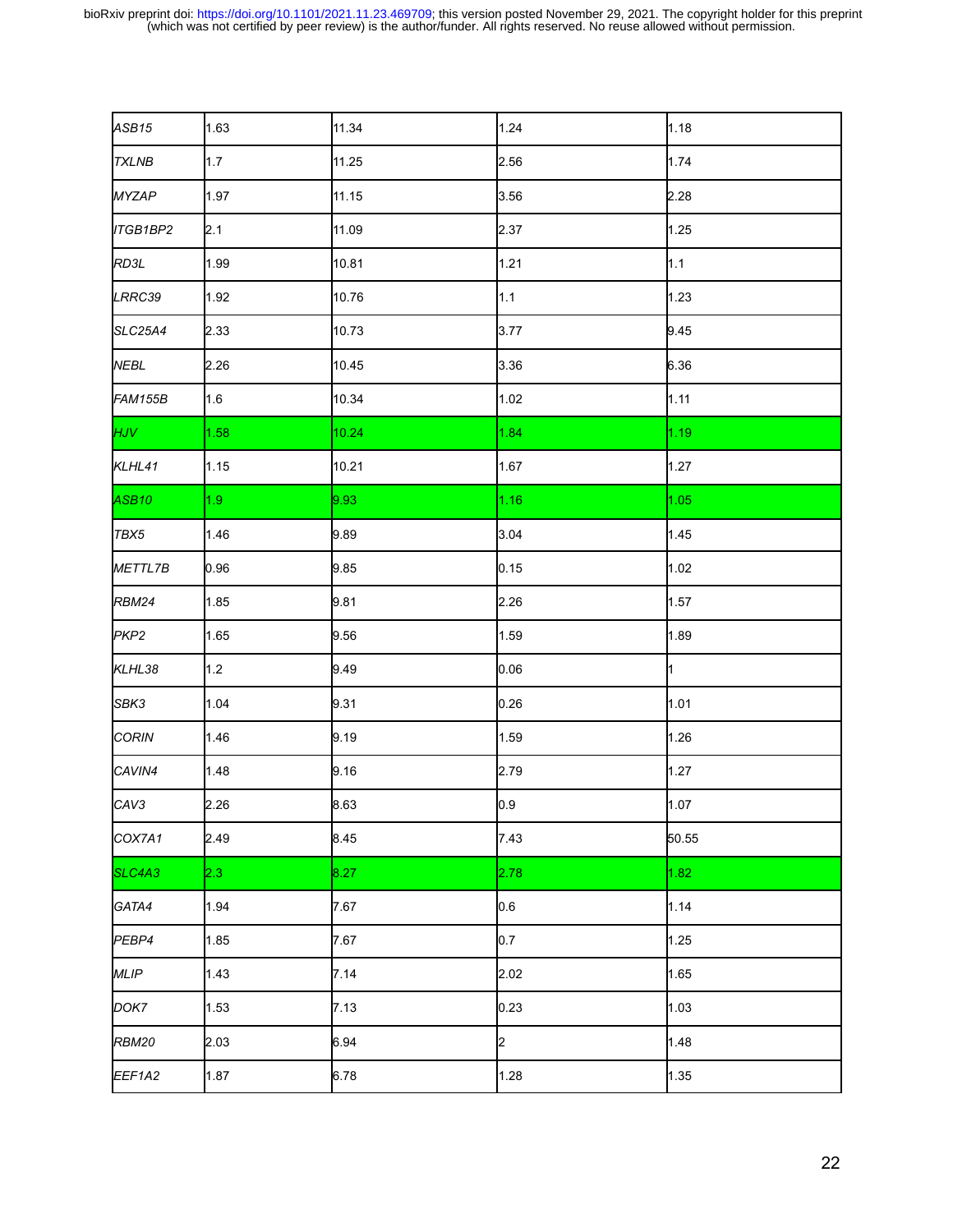| <b>CHRNE</b>      | 0.92 | 6.65 | 0.03    | 0.99  |
|-------------------|------|------|---------|-------|
| ATP2A2            | 1.73 | 6.64 | 2.08    | 4.52  |
| PLA2G5            | 1.82 | 6.58 | 1.04    | 1.54  |
| PLPP7             | 2.31 | 6.2  | $-0.05$ | 0.99  |
| FSD <sub>2</sub>  | 1.74 | 6.11 | 1.56    | 1.23  |
| <b>FLNC</b>       | 0.67 | 6.11 | 7.38    | 6.69  |
| <b>CRYAB</b>      | 1.3  | 5.93 | 2.47    | 5.66  |
| S100A1            | 2.2  | 5.86 | 0.1     | 0.8   |
| TENM <sub>2</sub> | 1.36 | 5.86 | 0.4     | 1.08  |
| TNNI1             | 0.64 | 5.85 | 1.55    | 1.27  |
| PLN               | 1.4  | 5.77 | 7.23    | 8.69  |
| CDH <sub>2</sub>  | 1.68 | 5.73 | 1.74    | 2.01  |
| FHL <sub>2</sub>  | 1.04 | 5.7  | 0.48    | 1.35  |
| CYP2J2            | 1.6  | 5.67 | 0.52    | 1.17  |
| FGF <sub>12</sub> | 1.65 | 5.5  | 1.48    | 1.91  |
| CCDC141           | 1.6  | 5.48 | 1.07    | 1.36  |
| <b>TNNI3K</b>     | 1.71 | 5.47 | 0.31    | 1.05  |
| SLC5A1            | 0.89 | 5.47 | 0.88    | 1.24  |
| TNNT <sub>1</sub> | 0.74 | 5.31 | 0.63    | 1.4   |
| FHOD3             | 1.52 | 5.29 | 0.23    | 1.05  |
| CLIC5             | 1.62 | 5.1  | 1.58    | 1.74  |
| TPM1              | 1.78 | 5.06 | 3.71    | 17.66 |
| LRRC2             | 1.07 | 5.05 | 1.53    | 1.51  |
| GOT <sub>1</sub>  | 1.8  | 5.03 | 1.21    | 1.88  |
| DES               | 1.2  | 3.88 | 7.99    | 8.88  |
| <b>NEXN</b>       | 1.05 | 2.92 | 4.73    | 7.42  |
| MTRNR2L8          | 0.27 | 1.32 | 3.56    | 24.52 |
| MTRNR2L1          | 0.31 | 1.2  | 3.98    | 16.82 |
| MTRNR2L10         | 0.45 | 1.12 | 4.58    | 15.78 |
|                   |      |      |         |       |